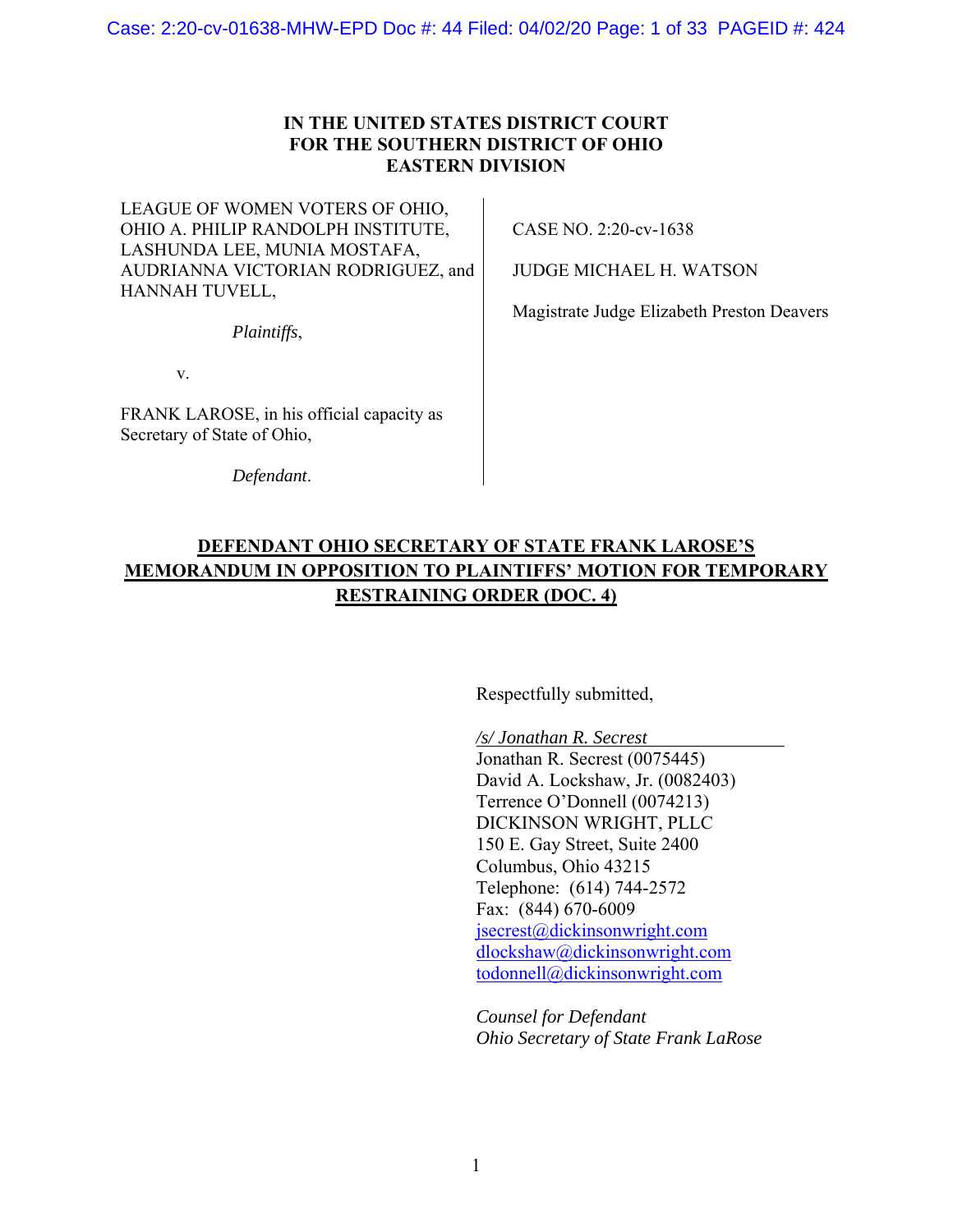# **TABLE OF CONTENTS**

| $\mathbf{I}$ . |                                                              |  |                                                                        |  |  |  |
|----------------|--------------------------------------------------------------|--|------------------------------------------------------------------------|--|--|--|
| II.            | POSTURE OF THIS ACTION AND RESPONSE TO THIS COURT'S ORDER 11 |  |                                                                        |  |  |  |
| III.           | PLAINTIFFS' PURPORTED CAUSES OF ACTION AND MOTION 12         |  |                                                                        |  |  |  |
| IV.            |                                                              |  |                                                                        |  |  |  |
|                | А.                                                           |  |                                                                        |  |  |  |
|                |                                                              |  |                                                                        |  |  |  |
|                | <b>B.</b>                                                    |  | Plaintiffs' Requested Relief is Unwarranted, Unworkable, and Should be |  |  |  |
| V.             | THE OHIO DEMOCRATIC PARTY'S REQUESTED RELIEF IS              |  |                                                                        |  |  |  |
| VI.            |                                                              |  |                                                                        |  |  |  |
|                |                                                              |  |                                                                        |  |  |  |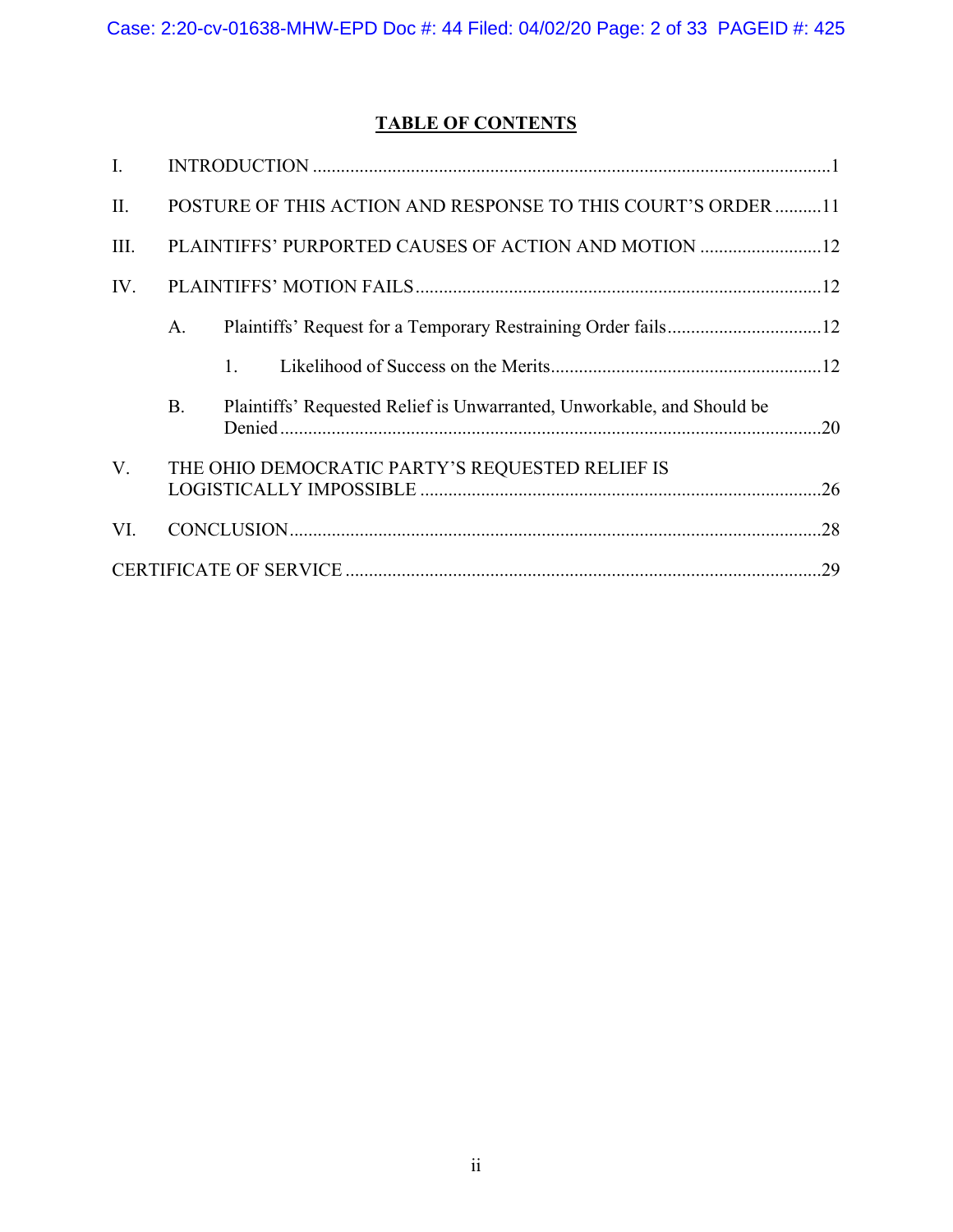# **TABLE OF AUTHORITIES**

# **Cases**

| Am. Civil Liberties Union Fund of Michigan v. Livingston Cty., 796 F.3d 636, 642 (6th Cir.    |
|-----------------------------------------------------------------------------------------------|
| Burdick v. Takushi, 504 U.S. 428, 434, 112 S.Ct. 2059, 119 L.Ed.2d 245 (1992) 14, 19          |
|                                                                                               |
| Eppley v. Tri-Valley Local School Dist. Bd. Of Educ., 122 Ohio St.3d 56, 59 (Ohio 2009) 14    |
| Hunter v. Hamilton Cnty. Bd. of Elections, 635 F.3d 219, 233 (6th Cir. 2011)  13              |
|                                                                                               |
|                                                                                               |
| McGowan v State of Maryland, 366 U.S. 425,426; 81 S. Ct. 1101; 6 L.Ed.2d 393 (1961)  19       |
|                                                                                               |
| NAACP v. Kemp, No. 1:17-cv-1397, 2018 WL 2271244, Order at 3 (N.D. Ga. Apr. 11,               |
|                                                                                               |
|                                                                                               |
| Overstreet v. Lexington-Fayette Urban Cnty. Gov't, 305 F.3d 566, 573 (6th Cir. 2002)  12      |
|                                                                                               |
| Six Clinics Holding Corp., II v. Cafcomp Sys., Inc., 119 F.3d 393, 402 (6th Cir. 1997) 13     |
|                                                                                               |
| State ex rel. Painter v. Brunner, 128 Ohio St.3d 17, 2011-Ohio-35, 941 N.E.2d 782, 1 37 7     |
| Timmons v. Twin Cities Area New Party, 520 U.S. 351, 358, 117 S.Ct. 1364, 137 L.Ed.2d         |
| Wetland Preservation LTD. v. Corlett, 975 N.E.2d 1033, 1038 (11 <sup>th</sup> Dist. 2012)  14 |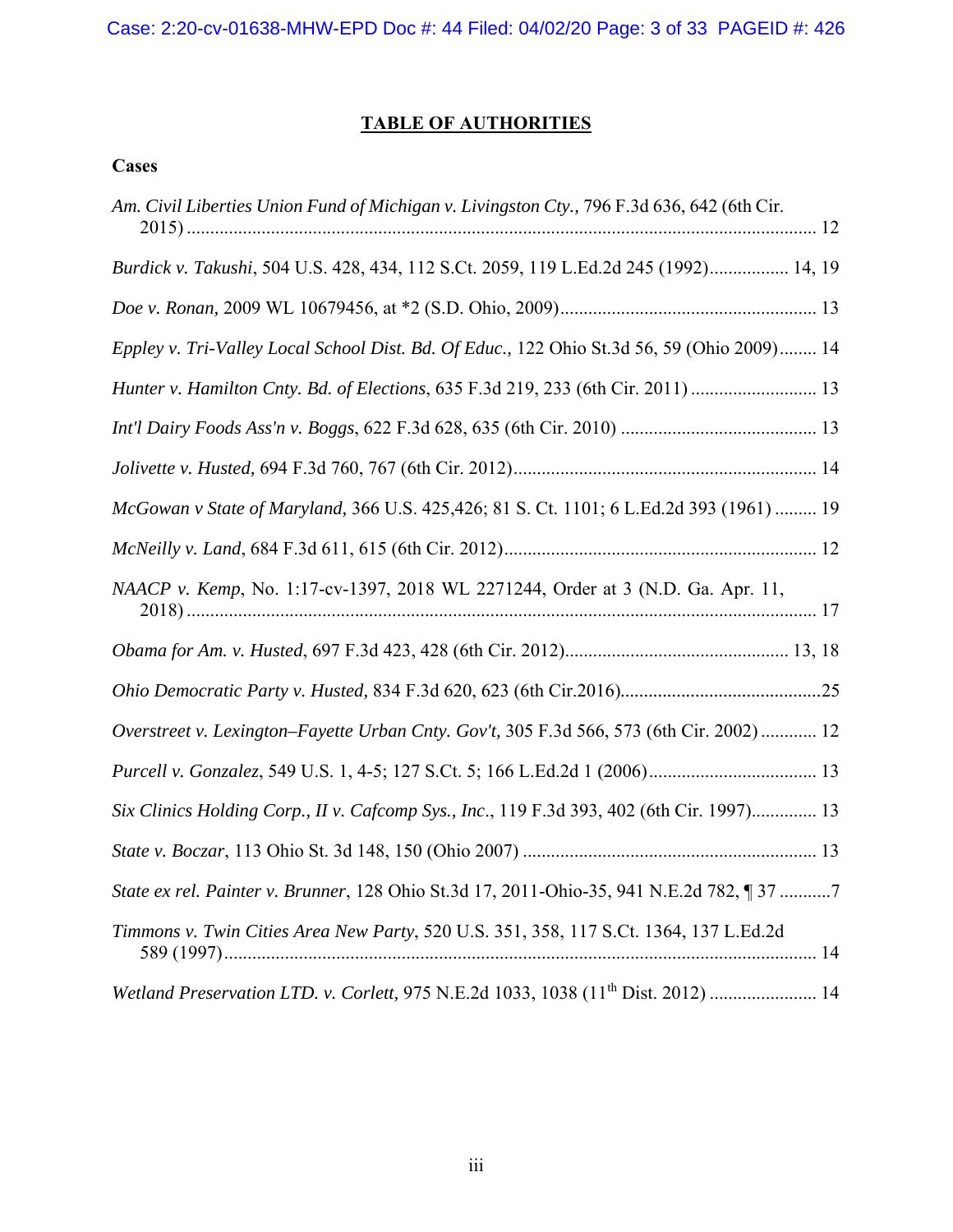## **Statutes**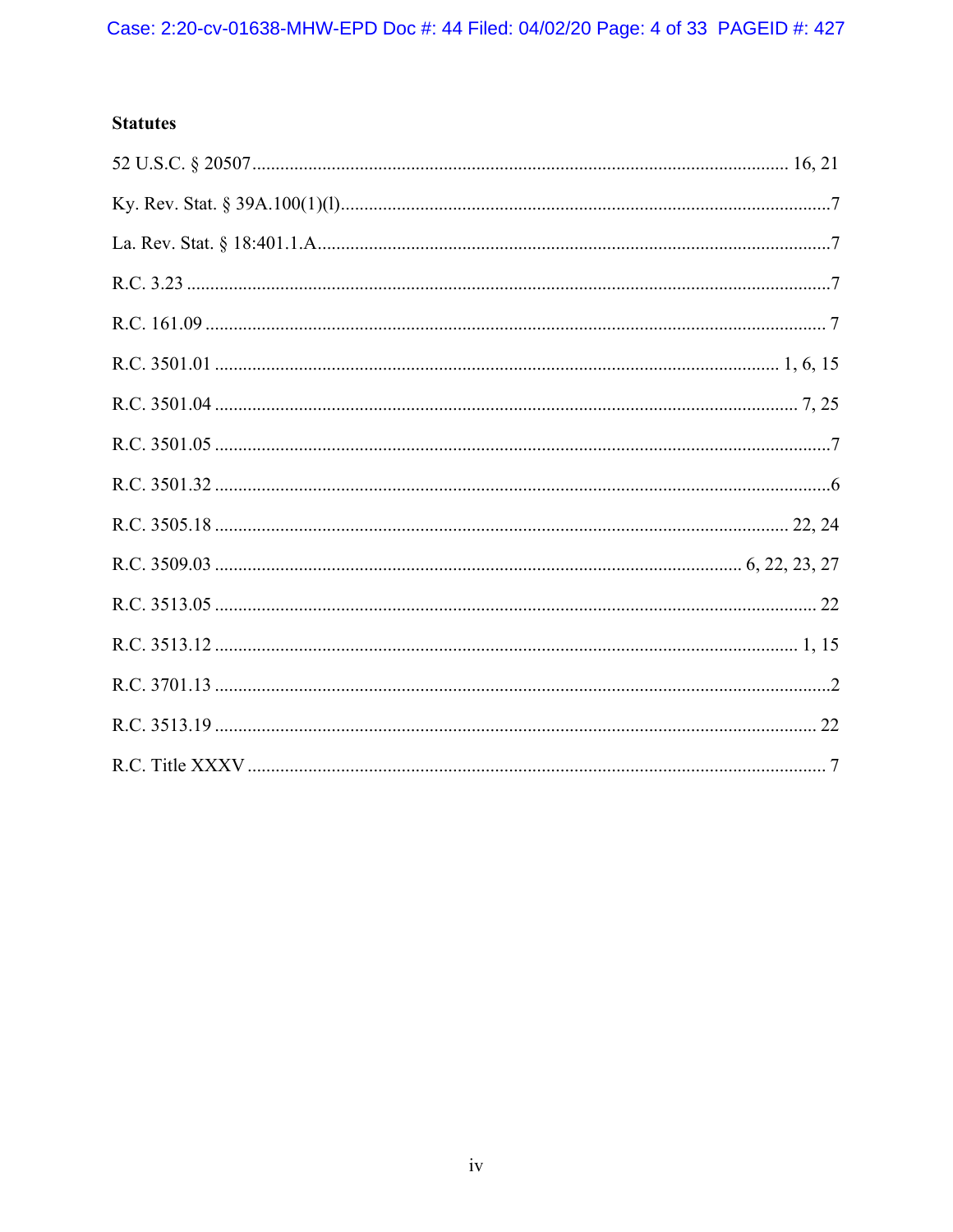## **DEFENDANT OHIO SECRETARY OF STATE FRANK LAROSE'S MEMORANDUM IN OPPOSITION TO PLAINTIFFS' MOTION FOR TEMPORARY RESTRAINING ORDER (DOC. 4)**

 Defendant Ohio Secretary of State Frank LaRose ("Secretary LaRose"), through counsel, respectfully submits for his response to Plaintiffs' Motion for a Temporary Restraining Order (Doc. 4), the following:

### **I. INTRODUCTION**

The unprecedented fight to stop the spread of COVID-19 has upended much of our lives. Ohioans have been ordered to stay at home except when conducting essential activities. We must maintain social distancing of at least six feet from any other person, and we must not gather together in groups larger than ten people. Other businesses that are very important to people such as restaurants, bars, fitness gyms, and other places of public amusement where people gather together are shuttered. All K-12 schools are closed. Ohioans have had to postpone cherished events like high school proms, baby showers, and family reunions. It is no wonder that our presidential primary election has been impacted in ways few people ever expected.

Ohio's presidential primary elections are set by statute. Revised Code 3501.01 defines a presidential primary election as a primary election "at which an election is held for the purpose of choosing delegates and alternates to the national conventions of the major political parties pursuant to section 3513.12 of the Revised Code." R.C. 3501.01(E)(2). The Revised Code further specifies that when "a presidential primary election is held, all primary elections shall be held on the third Tuesday after the first Monday in March except as otherwise authorized by a municipal or county charter." *Id*. In 2020, the third Tuesday after the first Monday in March fell on March 17, 2020.

As March 17 approached, so too did the novel coronavirus named COVID-19. COVID-19, a new strain of coronavirus that had not been previously identified in humans, is a respiratory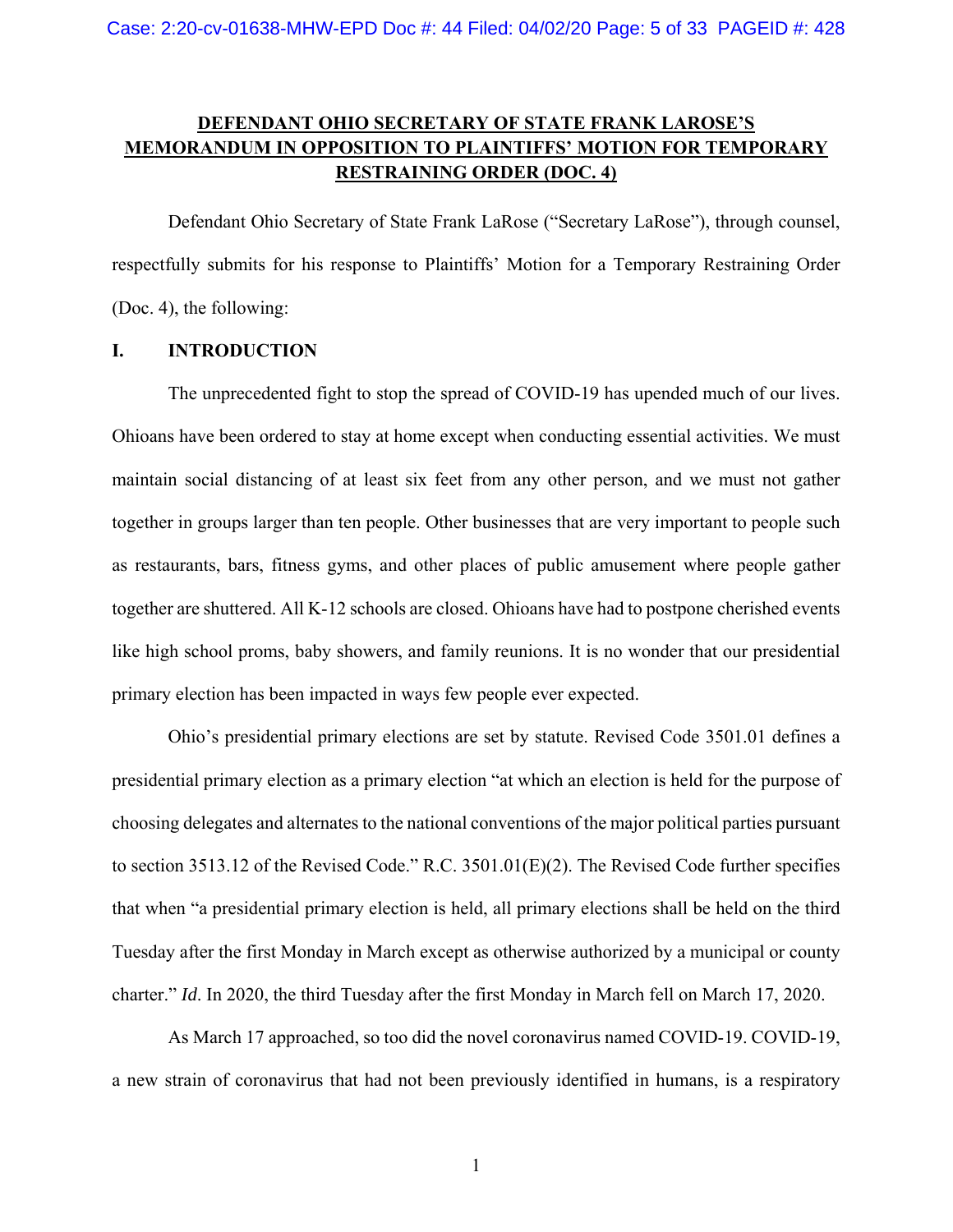disease that can result in serious illness or death. *See* Order to Limit and/or Prohibit Mass Gatherings in the State of Ohio, *available at* https://coronavirus.ohio.gov/wps/portal/gov/covid-19/home/public-health-orders/order-to-limit-and-or-prohibit-mass-gatherings-in-the-state-ofohio. The Director of the Ohio Department of Health, Dr. Amy Acton, announced the first cases of COVID-19 on March 9, 2020, just over a week before the scheduled primary. *Id.* Every day as the primary drew nearer, Dr. Acton announced more and more cases of COVID-19 throughout Ohio.

As the Director of the Department of Health, Dr. Acton has extremely broad authority to regulate the spread of infectious diseases like COVID-19. The Revised Code gives the Director of the Ohio Department of Health "supervision of all matters relating to the preservation of the life and health of the people," including "ultimate authority in matters of quarantine and isolation." R.C. 3701.13. The Director may also "make special or standing orders or rules . . . for preventing the spread of contagious or infectious diseases." *Id*. And "[t]he director of health shall investigate or make inquiry as to the cause of disease or illness, including contagious, infectious, epidemic, pandemic, or endemic conditions, and take prompt action to control and suppress it." R.C. 3701.14(A) (emphasis added).

Since March 12, 2020, Ohio Department of Health Director Dr. Acton has made necessary use of her authority to curb the spread of COVID-19 in Ohio. First, she issued an order prohibiting mass gathering in the State of Ohio pursuant to her authority under R.C. 3701.13. *See* Order to Limit and/or Prohibit Mass Gatherings in the State of Ohio, *available at* https://coronavirus.ohio.gov/wps/portal/gov/covid-19/home/public-health-orders/order-to-limitand-or-prohibit-mass-gatherings-in-the-state-of-ohio. The order seeks to "prevent the spread of COVID-19 into the State of Ohio" by prohibiting mass gatherings. It defines a mass gathering as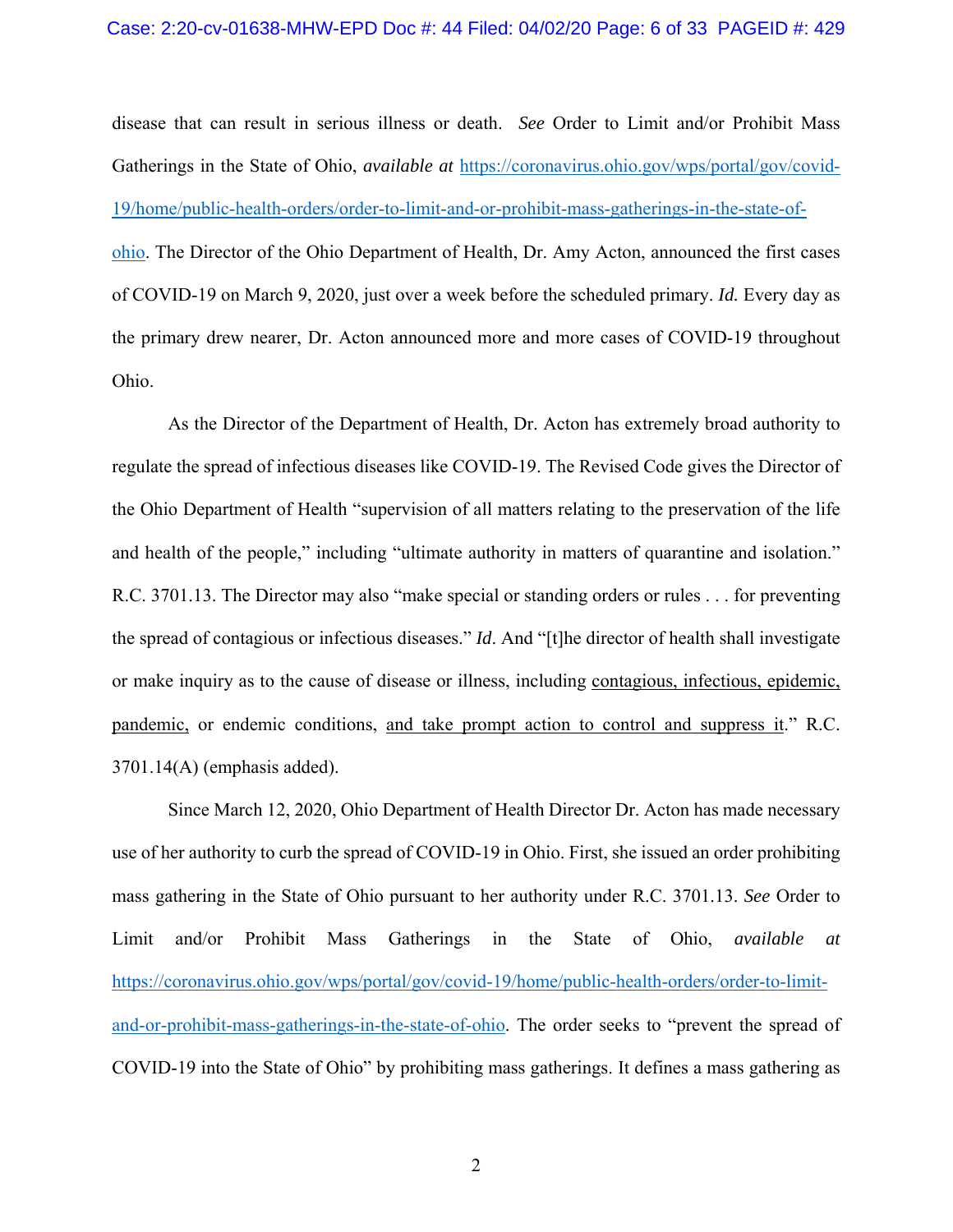"any event or convening that brings together one hundred (100) or more persons in a single room or single space at the same time, such as an auditorium, stadium, arena, large conference room, meeting hall, theater, or any confined indoor or outdoor."<sup>1</sup> The order urged all persons to "maintain social distancing (approximately six feet away from other people) whenever possible." *Id.*

As the threat mounted, the Director took more aggressive steps, including closing K-12 schools in Ohio (many of which serve as polling places) until April, and eliminating visitor access to nursing homes. *See* Order the Closure of all K-12 Schools in Ohio, *available at* https://coronavirus.ohio.gov/wps/portal/gov/covid-19/home/public-health-orders/order-theclosure-of-all-k-12-school-in-the-state-of-ohio; Order to Limit Access to Ohio's Nursing Homes and Similar Facilities, *available at* https://coronavirus.ohio.gov/wps/portal/gov/covid-19/home/public-health-orders/order-to-limit-access-to-ohios-nursing-homes-and-similarfacilities. Within days, these orders proved insufficient to slow the spread of COVID-19 in Ohio. So, on Sunday March 15, the Director closed restaurants for dine-in customers and shuttered Ohio's pubs and bars. Order Limiting the Sale of Food and Beverages, Liquor, Wine, and Beer to Carry-Out and Delivery Only, *available at* https://coronavirus.ohio.gov/wps/portal/gov/covid-19/home/public-health-orders/health-director-order-limit-food-alcohol-sales-to-carry-outdelivery-only.

Each one of the Director's Orders reiterated the need to maintain social distancing of six feet from other persons. The Orders also noted that while the coronavirus is most contagious when carriers are symptomatic, spread can occur before a carrier shows symptoms. As the March 17,

 $\overline{a}$ 

 $<sup>1</sup>$  As the virus spread, Dr. Acton later revised the definition of mass gatherings down to fifty or more people.</sup> *See* Amended Order, *available at* https://coronavirus.ohio.gov/wps/portal/gov/covid-19/home/publichealth-orders/order-to-limit-prohibit-mass-gatherings-ohio-amended. The Centers for Disease Control and Prevention recommends that gatherings and events of any size in communities with substantial spread be canceled. *See* CDC, "Resources for Large Community Events & Mass Gatherings," *available at*  https://www.cdc.gov/coronavirus/2019-ncov/community/large-events/index.html.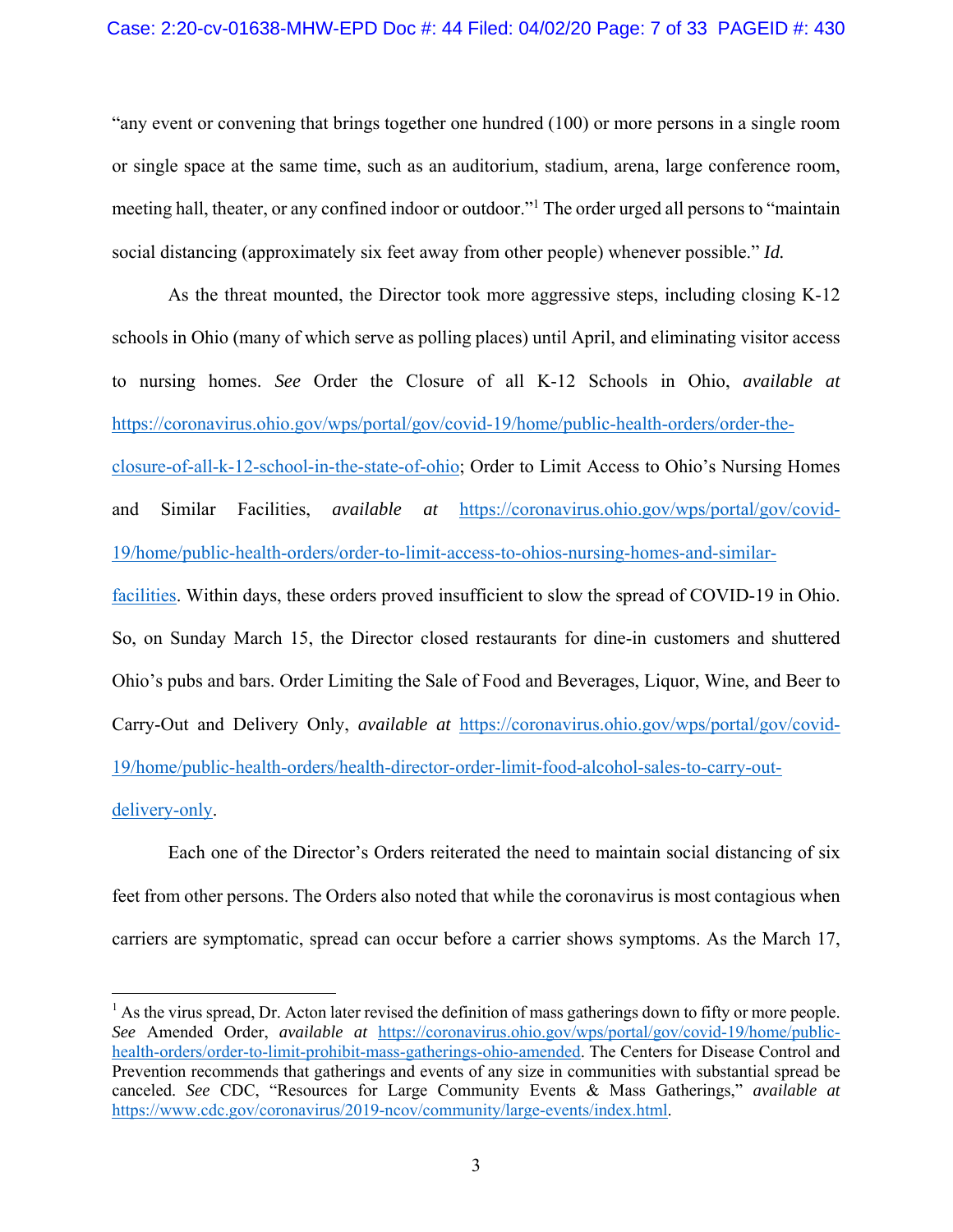#### Case: 2:20-cv-01638-MHW-EPD Doc #: 44 Filed: 04/02/20 Page: 8 of 33 PAGEID #: 431

2020, presidential primary election approached, it became apparent that these coronavirus characteristics posed obvious risks to in-person voting, where asymptomatic virus carriers entering the polling places across the state to vote or work the polls could spread the virus to voters and poll workers. Secretary LaRose instructed the boards of election to mitigate these risks by sanitizing the voting machines and pledged to reimburse the boards for any supplies purchased for this purpose. *See* Press Release, *available at* https://www.sos.state.oh.us/media-center/pressreleases/2020/2020-03-132/.

 Even prior to that, Secretary LaRose had taken an extraordinary step to try to mitigate the risk of COVID-19 spread to a particularly vulnerable population – our senior citizens. On March 9, just eight days prior to the primary election, he instructed the county boards of elections to relocate any polling locations that were to be housed within senior residential living facilities. *See*  Directive 2020-03 *available at* www.sos.state.oh.us/globalassets/elections/directives/2020/dir2020-03.pdf. Secretary LaRose took this proactive step because individuals over the age of 65 are at an especially high risk of suffering more severe illness or even death due to COVID-19. Secretary LaRose also instructed the county boards of election to make greater use of so-called "curbside voting" and pledged to reimburse the boards for any expenses they incurred in procuring hand sanitizer, sanitizing wipes, and other disinfecting products. *See Secretary of State Directive 2020-05* attached as **Exhibit 1**.

On the afternoon of March 16, 2020 – the day before the primary election – Governor DeWine, Dr. Acton, and Lieutenant Governor Jon Husted held what has since become a daily 2:00 P.M. press conference. Despite hearing from the public health professionals as late as Sunday, March 15 that it was still safe to have in-person voting on March 17, on the morning of Monday, March 16 that changed. *See* Doc. 4-4. Secretary LaRose participated in this press conference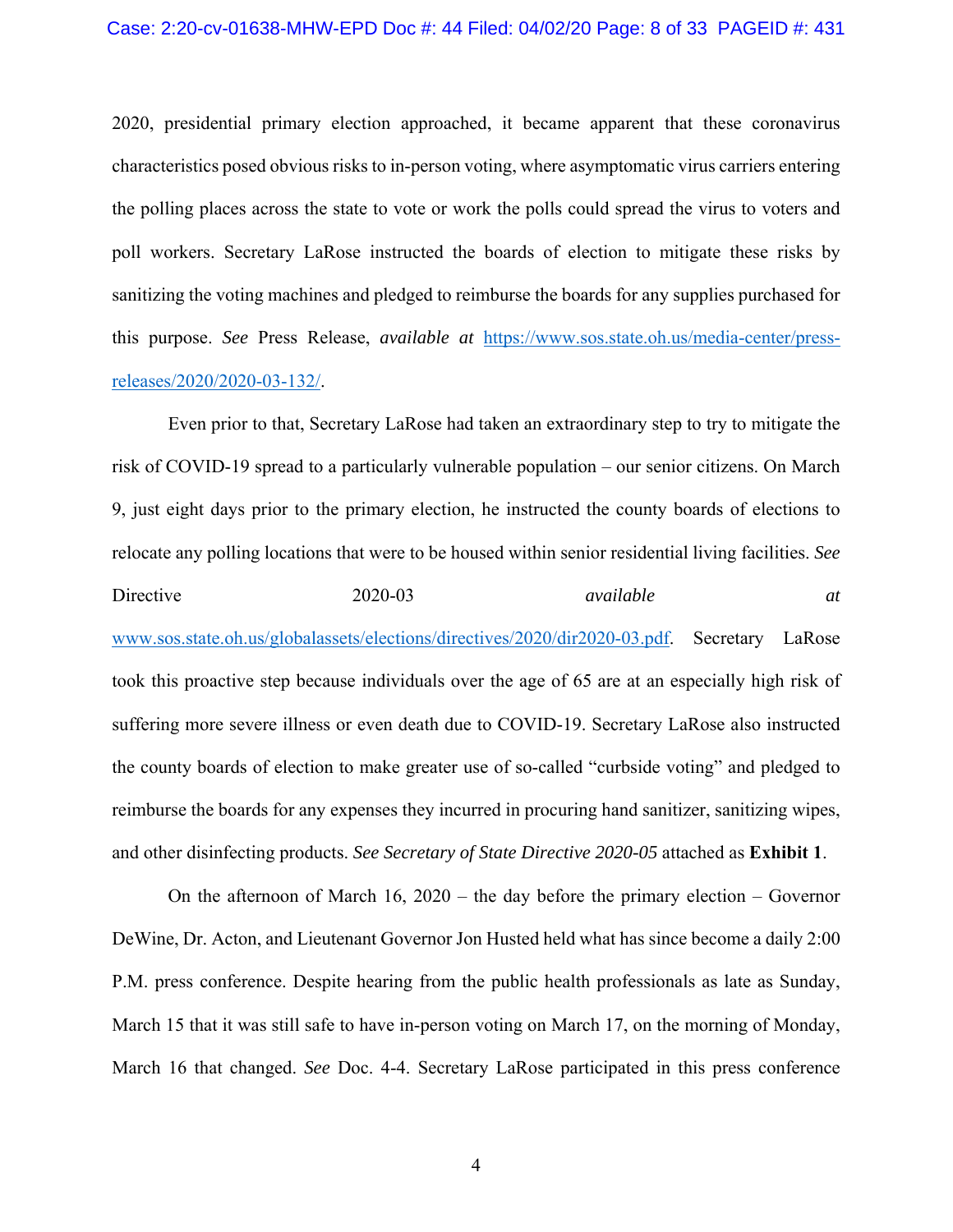#### Case: 2:20-cv-01638-MHW-EPD Doc #: 44 Filed: 04/02/20 Page: 9 of 33 PAGEID #: 432

because of what the Governor and Dr. Acton were going to announce at that press conference. For the first time since the COVID-19 outbreak began, Dr. Acton and Governor DeWine recommended that Ohioans over the age of 65 *not* appear in person at the polls for Ohio's March 17, 2020 primary. *See* 3-16-20 COVID-19 Update, *available at*  http://ohiochannel.org/collections/governor-mike-dewine. A press release from Secretary LaRose's Office followed, noting that while pre-March 16 guidance "indicated it would be safe to vote on election day . . ., new information has led ODH to recommend Ohioans who are 65 and older to self-quarantine in their homes." Press Release, *available at*  https://www.sos.state.oh.us/media-center/press-releases/2020/2020-03-16/. This virus is fifteen times more likely to be fatal for vulnerable populations, which includes those over the age of 65.

Without some state intervention, the election would have proceeded in a matter of hours, bringing hundreds of voters together in small polling places across the State. Many of these voters might have already had COVID-19 without showing symptoms and thus had the potential to widely spread COVID-19 among the voting population, and beyond. Proceeding with the primary had one clear result: exposing millions of Ohio voters and their families to COVID-19. Finding the increased risk of transmission of COVID-19 medically untenable, the Director issued the following order late Monday evening:

Accordingly, to avoid an imminent threat with a high probability of widespread exposure to COVID-19 with a significant risk of substantial harm to a large number of people in the general population, including the elderly and people with weakened immune systems and chronic medical conditions, I hereby **ORDER** all polling locations in the State of Ohio **closed** on March 17, 2020. This Order shall take effect immediately and remain in full force and effect until the State of Emergency declared by the Governor no longer exists, or the Director of the Ohio Department of Health rescinds or modifies this Order.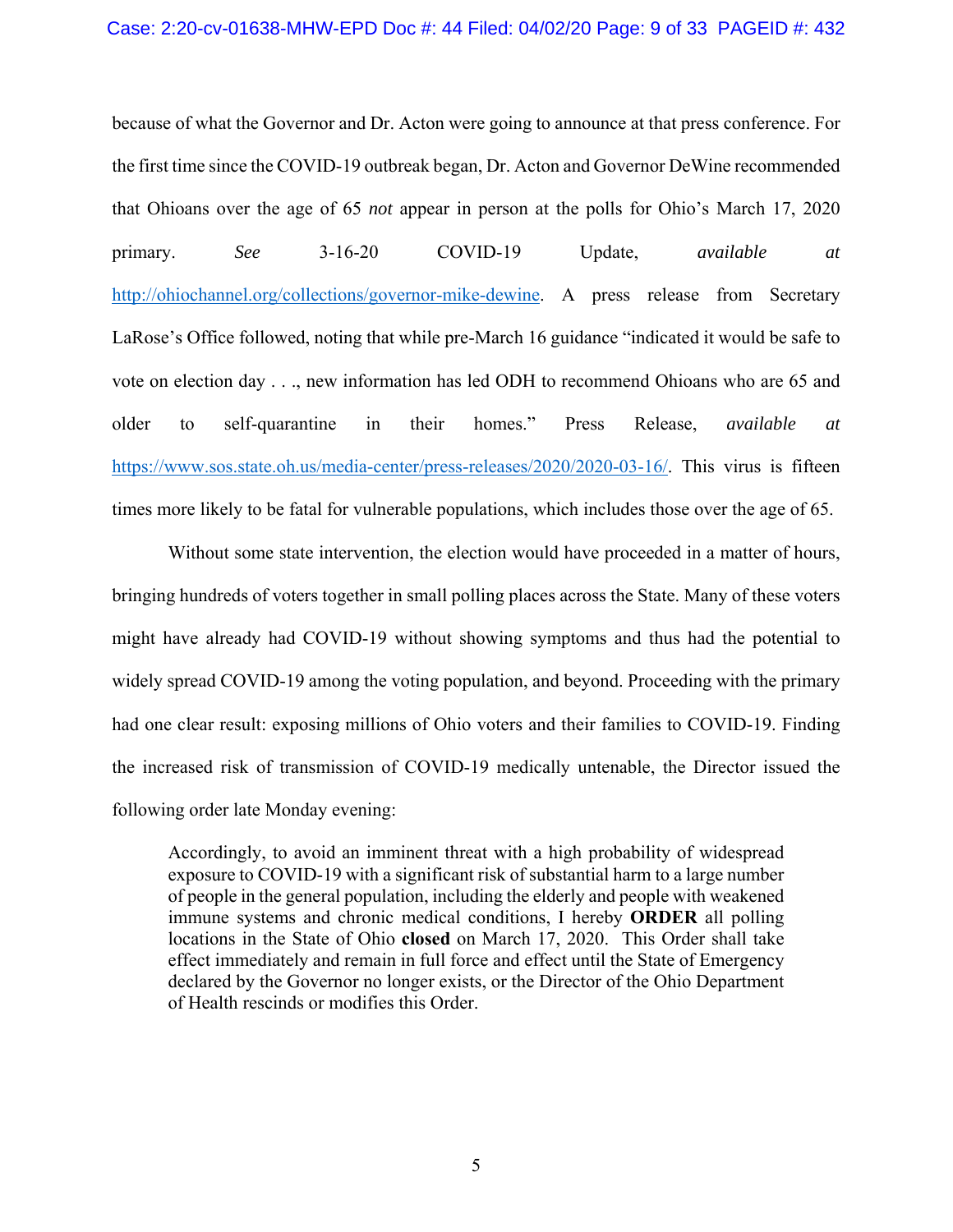Closure of the Polling Locations in the State of Ohio on Tuesday March 17, 2020, *available at*  https://coronavirus.ohio.gov/wps/portal/gov/covid-19/home/public-health-orders/order-to-closepolling-locations-3-16-2020.

When Director Acton issued her order on the evening of March 16, the time for requesting an absentee ballot had passed. For most voters, Saturday, March 14, 2020, was the deadline to request an absentee ballot by mail. R.C.  $3509.03(D)$ .<sup>2</sup> Likewise, early in-person voting at the county boards of elections had concluded at 2:00 P.M. earlier that day. R.C. 3509.051; Directive 2019-28 § 1.04. Due to the Director's Order, Ohio's polling places could not open at 6:30 A.M. on March 17, 2020, as contemplated by R.C. 3501.01(E)(2) and R.C. 3501.32(A). While Ohio provides multiple options for voting, including liberal periods for early in-person and absentee voting, in the last three presidential primary elections, nearly 85% of Ohio voters still chose to vote in person at their assigned polling location on election day. *Declaration of Grandjean* attached as **Exhibit 2**, ¶ 41.

Thus, registered Ohio voters who had not cast absentee ballots – either by mail or in person – and who planned to vote at their polling place on election day had no remaining alternative method to vote. As of March 16, just 523,522 of the 7,776,063 Ohioans who were registered to vote in the 2020 presidential primary had voted. *Id*. at ¶¶ 16, 31. This left up to 7.2 million registered Ohio voters, through no fault of their own, without a way to vote.

Faced with the very real prospect of disenfranchising up to 7.2 million voters due to the COVID-19 virus, Secretary LaRose acted. Unfortunately Ohio, unlike several other states, has no procedure or mechanism in the Revised Code for an election to be extended, postponed, or rescheduled by an executive officer of the state in the event of an unforeseen public health crisis,

 $\overline{a}$ 

<sup>&</sup>lt;sup>2</sup> Unexpectedly hospitalized voters can request absentee ballots until 3:00 P.M. on election day. R.C. 3509.08.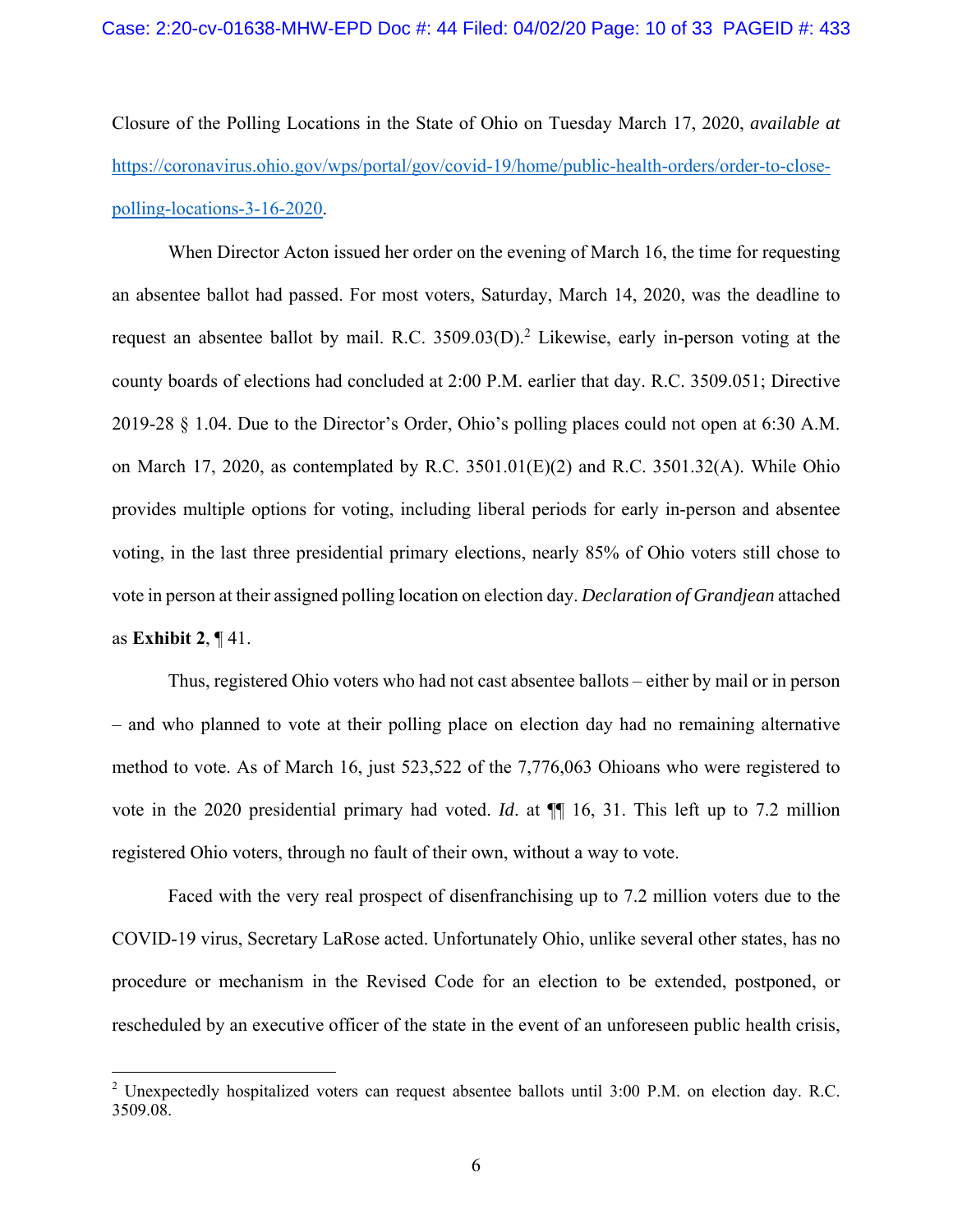natural disaster, or emergency declared on or just before a scheduled election day.3 *See, e.g.*, Ky. Rev. Stat. § 39A.100(1)(l); La. Rev. Stat. § 18:401.1.A. Secretary LaRose is the Chief Election Officer for the State of Ohio. R.C 3501.04 ("The secretary of state is the chief election officer of the state, with such powers and duties relating to the registration of voters and the conduct of elections as are prescribed in Title XXXV of the Revised Code."). He may issue directives to the boards of elections "as to the proper methods of conducting elections" and to "prepare rules and instructions for the conduct of elections." R.C. 3501.05(B)-(C). Further, the Secretary, like every elected official, took an oath of office in which he swore to "support the constitution of the United States and the constitution of [Ohio,] and faithfully to discharge the duties of the office." R.C. 3.23. He also must instruct the boards of elections on the applicable requirements of federal law. *State ex rel. Painter v. Brunner*, 128 Ohio St.3d 17, 2011-Ohio-35, 941 N.E.2d 782, ¶ 37. In the absence of emergency authority to change an election date from the General Assembly, these statutory duties obligated Secretary LaRose to issue a directive to prevent widespread, and unprecedented, disenfranchisement.

After Dr. Acton issued her Order at approximately 10:00 P.M. on March 16 closing all the polling locations the next day, Secretary LaRose used these powers a few minutes later on the evening of March 16 to issue Secretary of State Directive 2020-06, which suspended in-person voting in the primary election until June 2, 2020. *See* Directive 2020-06, *available at*  https://www.sos.state.oh.us/globalassets/elections/directives/2020/dir2020-06am.pdf. *Directive 2020-06* attached as **Exhibit 3**. The Secretary ordered the boards of election to "post notice on their websites, social media, at the board of elections, and at polling places that in-person voting for the March 17, 2020 Presidential Primary Election is suspended." *Id*. Secretary LaRose ordered

1

 $3$  Governor DeWine may change the date of an election under R.C. 161.09, which applies only in the event of an "attack" by a foreign power. The General Assembly has created no other emergency exceptions.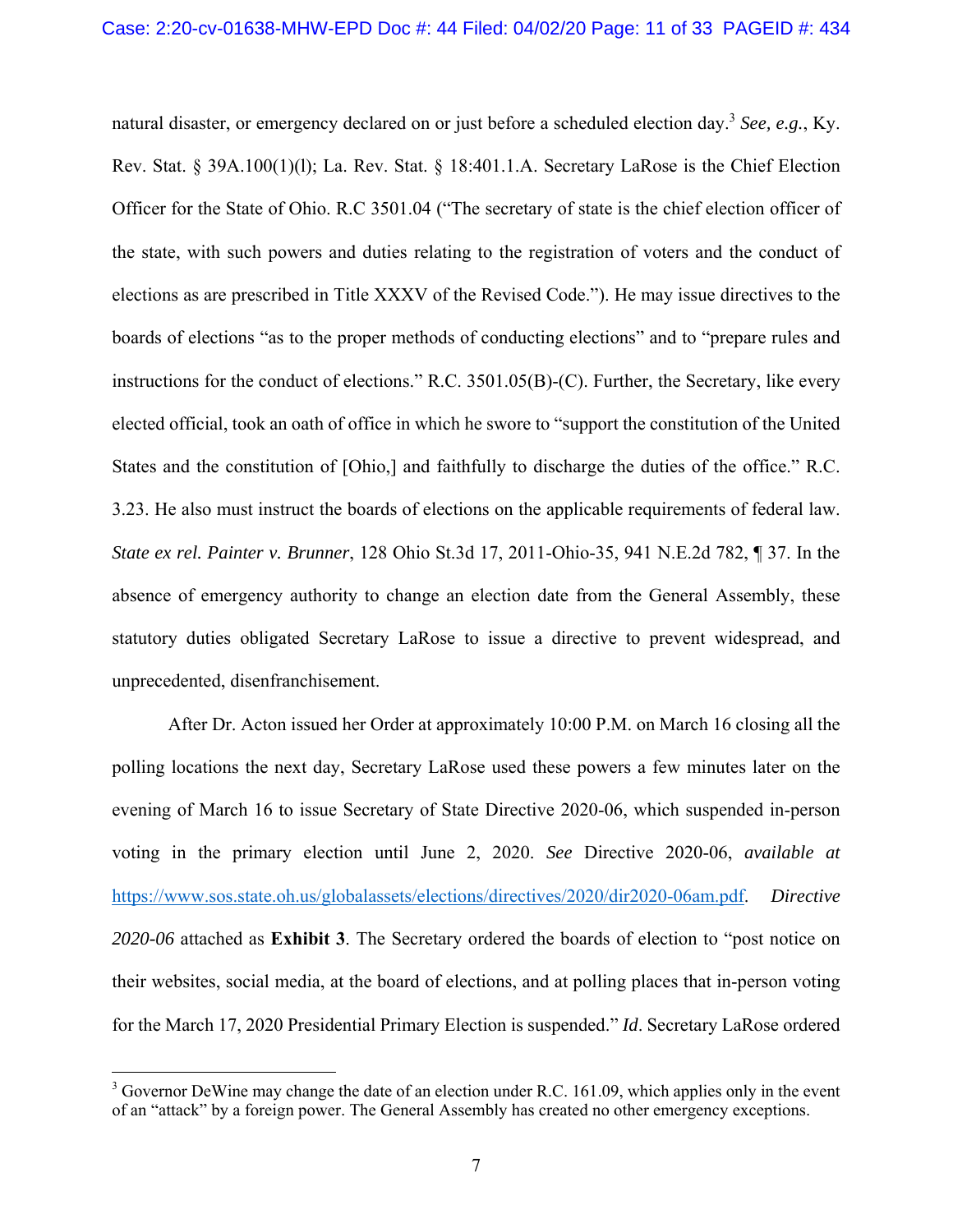boards of elections to accept absentee ballot applications until Tuesday, May 26, 2020, and to count any absentee ballot postmarked by June 1, 2020, and received by the boards no later than June 12, 2020. The Directive included special instructions for UOCAVA absentee ballots and voters experiencing unforeseen hospitalizations. The Directive ordered the boards to "conduct inperson voting at polling locations in their county. The polls will open at 6:30 A.M. and close at 7:30 P.M. on Tuesday, June 2, 2020." The Directive specifically prohibited boards "from tabulating and reporting any results until the close of polls on Tuesday, June 2, 2020," and set forth a timeline for official canvassing "[c]onsistent with current law" and based upon the conclusion of in-person voting on June 2. Nothing in the Directive altered the March 17 primary election date, canceled it, or re-scheduled it. It is clear from the Directive that the actions Secretary LaRose directed the county boards of election to take were aimed at extending the time for voters to vote, much like when a judge orders Ohio polling locations to be kept open after the statutory closing time of 7:30 P.M. because an emergency or disaster disrupted voting in a county.

In the days that followed March 17, the Ohio General Assembly announced its intention to meet the week of March 23, 2020, to consider legislation to deal with a number of issues that have affected Ohioans during the current COVID-19 pandemic, including how to conclude the March 17 primary election. Secretary LaRose vigorously lobbied the General Assembly to adopt a plan to conclude the March 17 primary election that was based on his Directive 2020-06 and the knowledge of the logistical issues that the handful of states who conduct "vote by mail" elections have faced. *See* Secretary of State Frank LaRose March 21, 2020, Letter to All Members of the Ohio General Assembly. (Doc. 4-4). His plan was to have his office mail to every one of the approximately 7.2 million registered voters who were registered by February 18, 2020, (and thus, eligible to vote in the March 17 primary elections) and who had not already voted in the March 17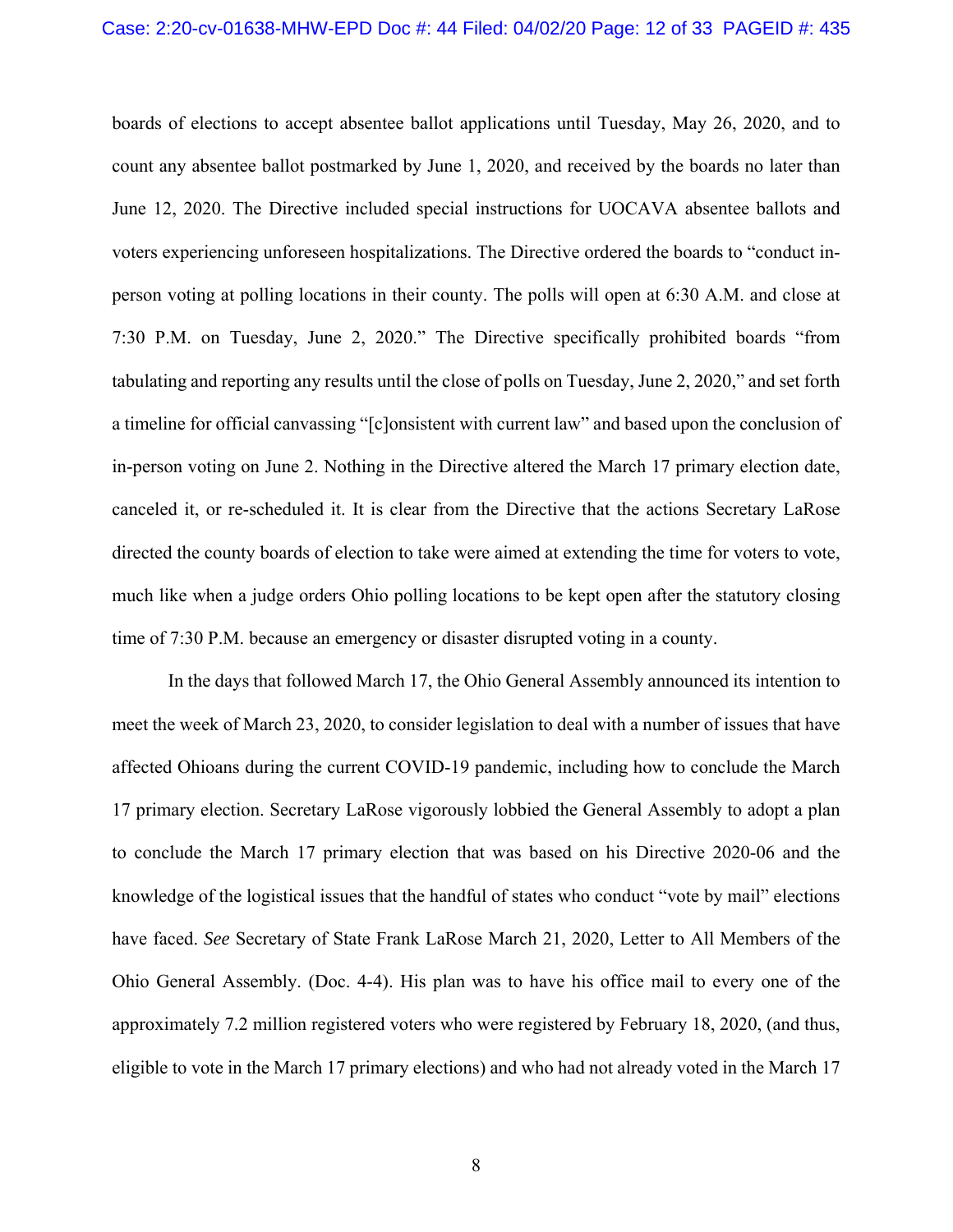primary election an application to request an absentee ballot with a postage-paid return envelope included addressed to the particular voter's county board of elections. The Secretary's plan included reimbursing each of the 88 county boards of election for the postage costs they would incur by then sending an absentee ballot back to those registered voters who returned a completed application AND including with their ballot a postage-paid return envelope addressed to the voter's county board of elections. And finally, the Secretary's plan contemplated some form of limited inperson voting to accommodate those voters who need assistance in voting or those voters who have difficulty in receiving mail. The in-person voting opportunity would be had on June 2, 2020, provided that the Director of the Ohio Department of Health deemed it safe to have in-person voting. That date would also be the date the extended absentee voting period would end. June 2, 2020, was originally the last date that any state's primary election would be held in advance of the Democratic National Convention then scheduled to begin on July 13, 2020, and rescheduled for August 17, 2020.<sup>4</sup>

In the hope that the General Assembly would consider and pass a bill that contained his plan to conclude the March 17 primary election, Secretary LaRose had a bill draft prepared for the General Assembly's consideration, calling it the "Ohio Voters First Act." *See* draft of the "Ohio Voters First Act," Legislative Services Commission Bill Draft l\_133\_2644-1 attached as **Exhibit 4**; Doc. 4-4. Ultimately, the General Assembly decided not to adopt the Secretary plan to conclude the March 17 election. The bill passed by the General Assembly on March 25, 2020, which was *unanimously* passed in both the House and the Senate, instead directs Secretary LaRose to mail an

 $\overline{a}$ 

<sup>&</sup>lt;sup>4</sup> Some states in which voting has not yet begun for their primary election have since rescheduled their elections to dates after June 2, 2020. For example, West Virginia rescheduled its primary election date from May 12 to June 9, 2020. *See* https://abcnews.go.com/Health/wireStory/west-virginia-governorreschedules-states-12-primary-election-69918754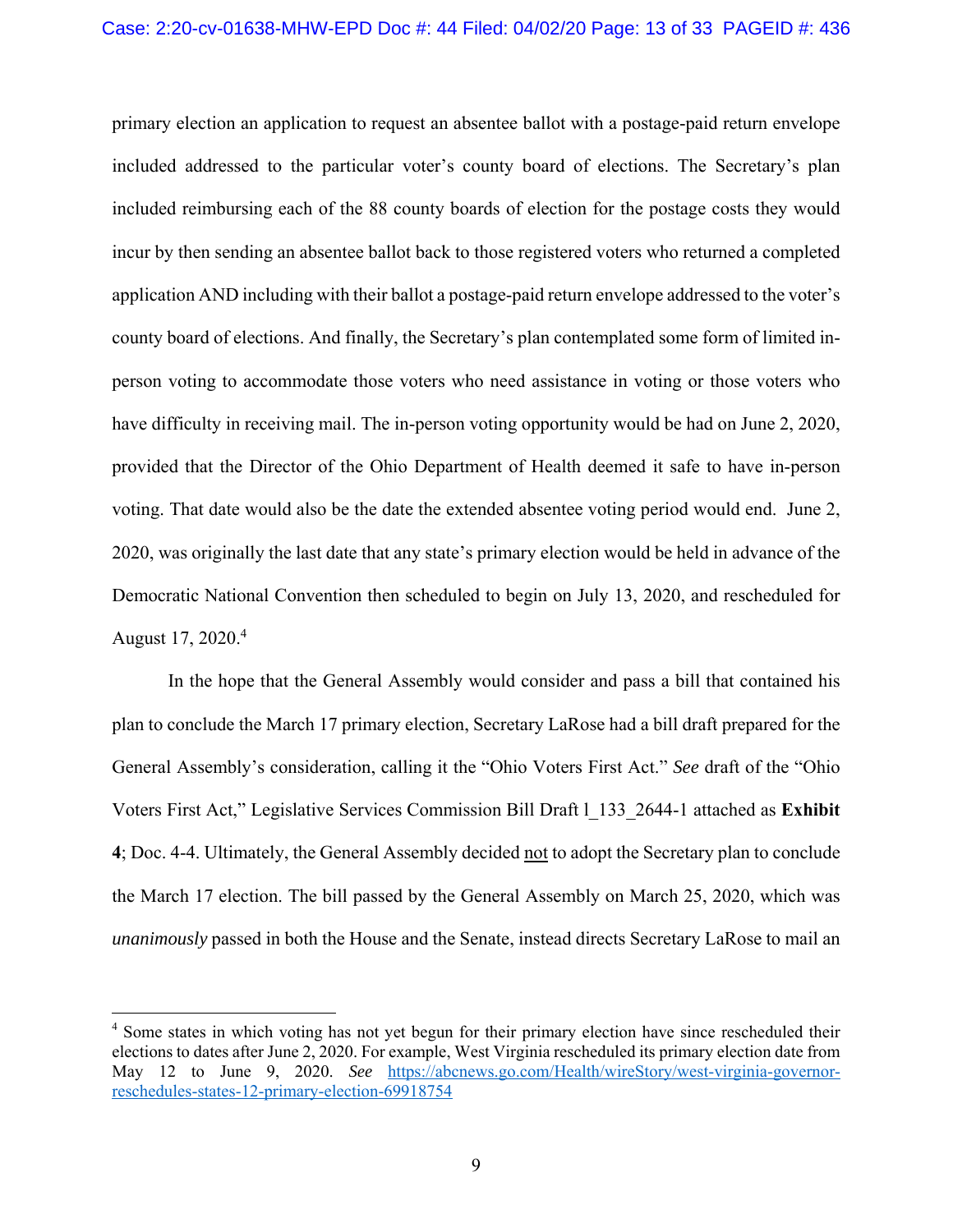informational postcard to all of Ohio's registered voters informing them of the ways in which they can request an absentee ballot. *See* Sections 32-33 of Amended Substitute House Bill 197 ("H.B. 197"). The bill also provides for limited, in-person voting on April 28, 2020, and that the extended voting period for the March 17 primary election ends on the same day. *Id.* The bill includes an emergency clause, making it immediately effective upon the Governor's signature. Governor DeWine signed the bill on Friday, March 27, 2020.

Upon the General Assembly's passage of H.B. 197 on March 25, 2020 – and even before Governor DeWine signed the bill into law – Secretary LaRose rescinded his Directive 2020-06 as it was inconsistent with the elections-related provisions of H.B. 197. While the legislature had not adopted Secretary LaRose's preferred plan to conclude the March 17 primary election, the legislature had spoken. Secretary LaRose respects the role of the Legislature and recognizes H.B. 197 as the law of land. He is ready, willing, and able to fulfill his duties in compliance with H.B. 197, and indeed he and his team have been doing so ever since the bill was passed on March 25. They have already devoted countless, almost around-the-clock, hours to carrying out the provisions of H.B. 197 so that Ohioans may have an expeditious and orderly primary election.

Unfortunately, in this case the Plaintiffs seek to upend Ohio's primary once again. They disguise their own election policy preferences as federal constitutional mandates. They have failed as a threshold matter to show that H.B. 197 violates the state or federal constitution. They have failed to establish that this Court, or the judicial branch itself, is properly vested with the authority to usurp the legislature's power to enact election laws. As a practical matter, Plaintiffs' proposed package of remedies are unworkable from an administrative and logistical point of view – at odds with longstanding Ohio law and practice. The relief they seek would result in massive confusion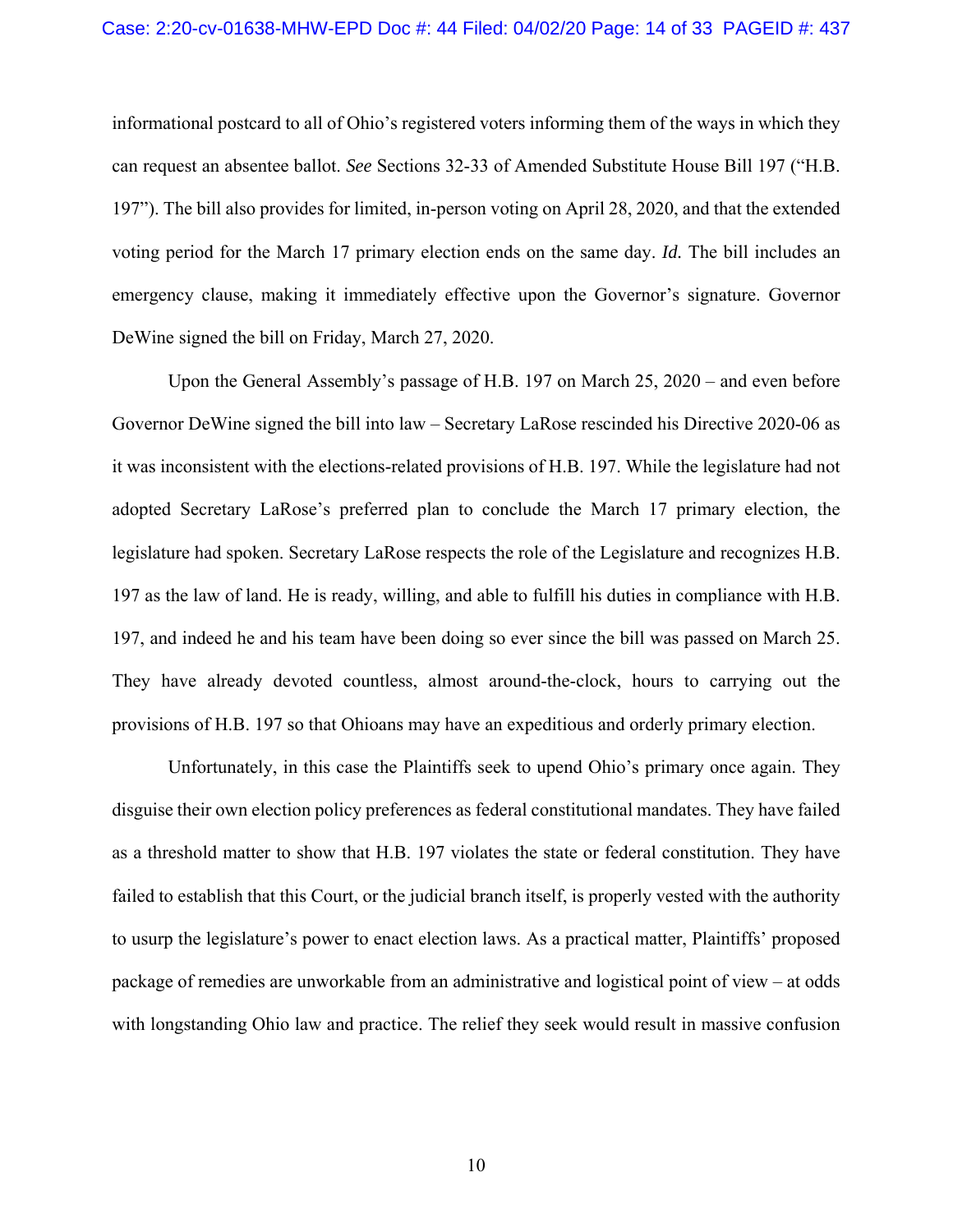among voters and elections officials alike. A classic case of the cure being worse than the perceived disease.

### **II. POSTURE OF THIS ACTION AND RESPONSE TO THIS COURT'S ORDER**

 On March 30, 2020, Plaintiffs filed this action naming Secretary LaRose as the only Defendant. (Doc. 1). The next day, Plaintiffs filed an Amended Complaint ("Am. Compl.") and their Motion for a Temporary Restraining Order ("Motion"). (Doc. 4, 5). On March 31, 2020, this Court issued an Order recognizing Secretary LaRose "has already attempted to alleviate some of the alleged burdens associated with H.B. 197 by, *inter alia*, not requiring voters to submit the official ballot request form" and "is currently reviewing other ways to address Plaintiffs' concerns." (Doc. 14). This Court ordered Secretary LaRose to promptly respond to Plaintiffs' Motion and address:

- a. … [T]he State's interests that justify the burden on voting rights imposed by the establishment of an April 28, 2020 deadline for absentee voting (as opposed to [Secretary LaRose's] original suggestion of a June 2, 2020 deadline for absentee voting).
- b. … [I]ts position regarding whether the writ of prohibition currently pending in the Supreme Court of Ohio has any impact on this litigation.

### *Id*.

 Secretary LaRose defers to the intervener, the State of Ohio, for an express response to this Court's order to describe the State's interests in implementing the aspects of H.B. 197 pertaining to the election. Secretary LaRose did not draft or enact the law, though he will dutifully abide by and carry the law into action. In response to this Court's second directive: On March 31, 2020, the Supreme Court of Ohio dismissed that action before it as moot. Accordingly, the former action before the Supreme Court does not impact this matter.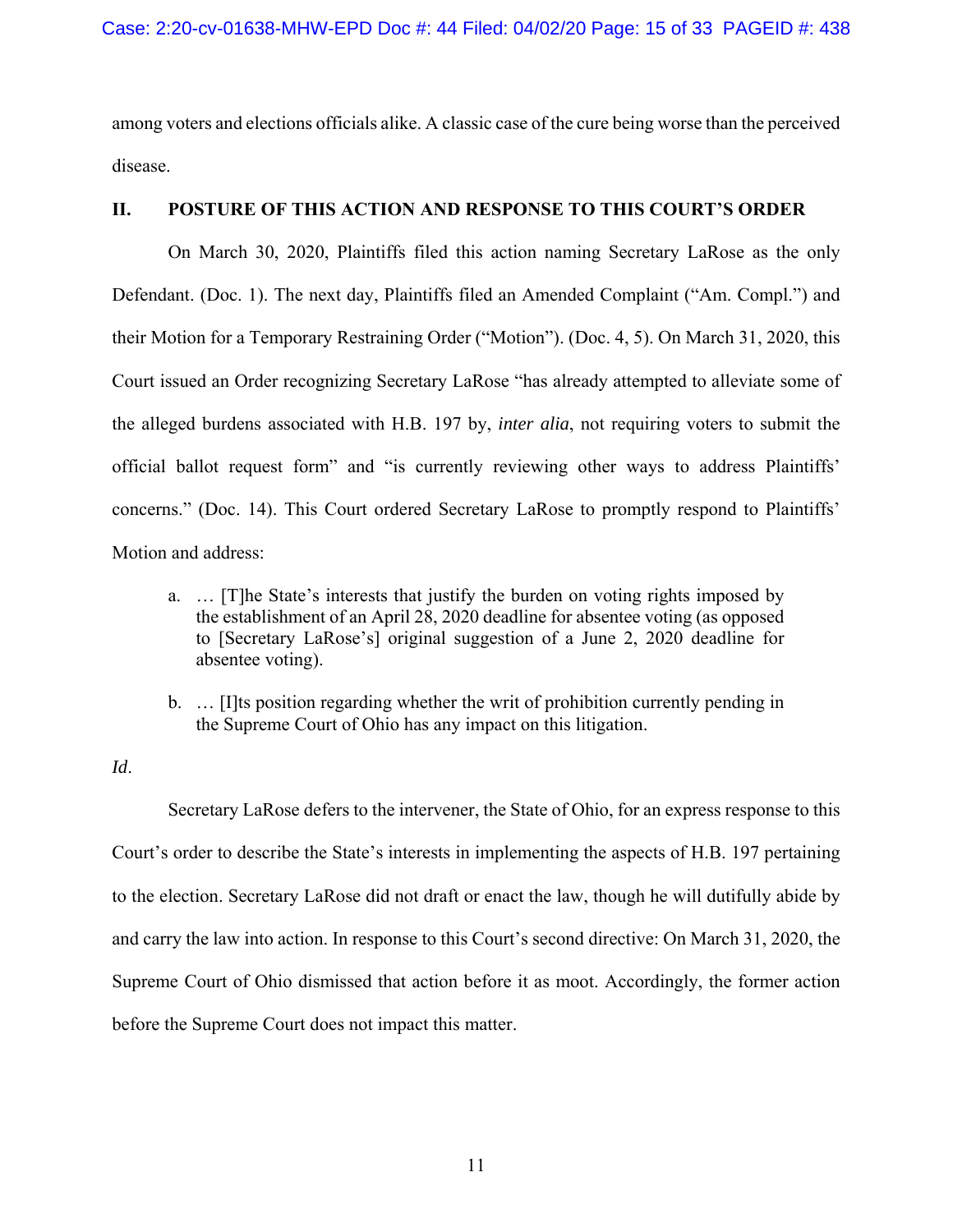### **III. PLAINTIFFS' PURPORTED CAUSES OF ACTION AND MOTION**

 Plaintiffs' Amended Complaint sets forth two causes of action that are the subject of its Motion alleging the State's enactment of H.B. 197 pertaining to the current primary election violates: (1) Section 8 of the National Voter Registration Act ("NVRA" or "Act") (Count I), and (2) the First and Fourteenth Amendments of the U.S. Constitution (Count II). *Am. Compl*., pp. 20- 23. Plaintiffs seek substantially the same relief in their Amended Complaint as they do in their Motion.<sup>5</sup> Plaintiffs' Motion should be denied because (a) they have not met their burden as established herein and in the State of Ohio's response brief, and (b) the extraordinary relief they seek is not warranted or appropriate as discussed below.

#### **IV. PLAINTIFFS' MOTION FAILS**

 $\overline{a}$ 

### **A. Plaintiffs' Request for a Temporary Restraining Order fails**

#### **1. Likelihood of Success on the Merits**

 "The party seeking a preliminary injunction bears the burden of justifying such relief." *McNeilly v. Land*, 684 F.3d 611, 615 (6th Cir. 2012). "A preliminary injunction is an extraordinary remedy which should be granted only if the movant carries his or her burden of proving that the circumstances clearly demand it." *Overstreet v. Lexington–Fayette Urban Cnty. Gov't,* 305 F.3d 566, 573 (6th Cir. 2002); *see Am. Civil Liberties Union Fund of Michigan v. Livingston Cty.,* 796 F.3d 636, 642 (6th Cir. 2015) ("preliminary injunctions are extraordinary and drastic remedies… never awarded as of right").

<sup>&</sup>lt;sup>5</sup> Plaintiffs' Amended Complaint and Motion contain factual and legal inaccuracies beyond what is expressly addressed in this Memorandum. It is Secretary LaRose's intention to be brief and only address Plaintiffs' allegations to the extent necessary to inform this Court's decision on their Motion. Secretary LaRose does not accept or agree with Plaintiffs' allegations and arguments that are not specifically addressed herein and silence should not be construed as approval.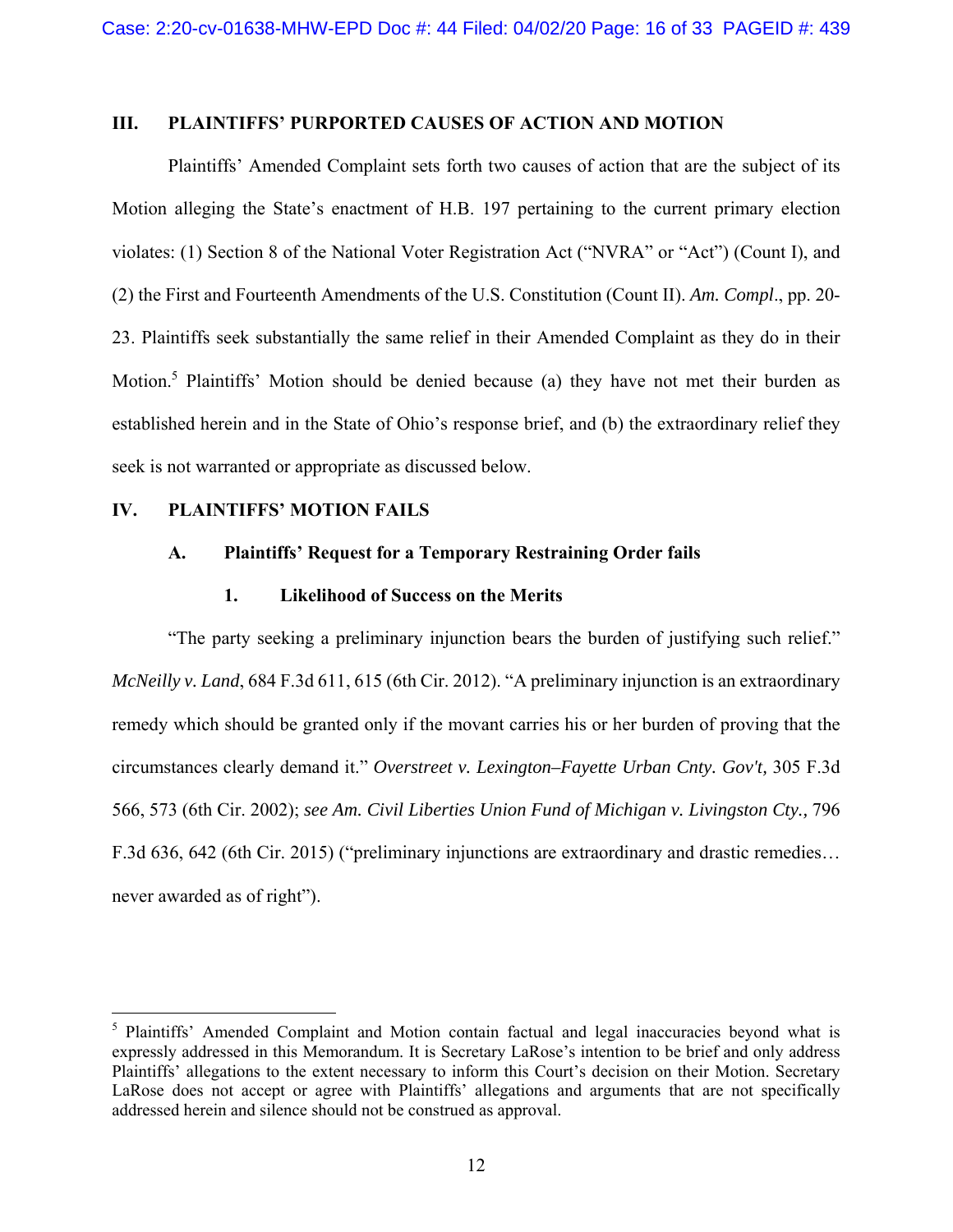This Court considers four factors when deciding whether to issue a preliminary injunction: (1) whether the movant has a strong likelihood of success on the merits; (2) whether the movant would suffer irreparable injury without the injunction; (3) whether issuance of the injunction would cause substantial harm to others; and (4) whether the public interest would be served by the issuance of the injunction. *See Hunter v. Hamilton Cnty. Bd. of Elections*, 635 F.3d 219, 233 (6th Cir. 2011). When plaintiffs mount a constitutional challenge, "the likelihood of success on the merits often will be the determinative factor" *Obama for Am. v. Husted*, 697 F.3d 423, 428 (6th Cir. 2012). Furthermore, "[a]s a general rule, last-minute injunctions changing election procedures are strongly disfavored." *Purcell v. Gonzalez*, 549 U.S. 1, 4-5; 127 S.Ct. 5; 166 L.Ed.2d 1 (2006) ("Court orders affecting elections... can themselves result in voter confusion.... As an election draws closer, that risk will increase."). Given the extraordinary, unforeseen circumstances that brought us to this time and place, the admonitions contained in *Purcell* are controlling in this action.

 Plaintiffs are unable to demonstrate a likelihood of success on the merits in this action. To establish a likelihood of success on the merits, "a plaintiff must show more than a mere possibility of success." *Six Clinics Holding Corp., II v. Cafcomp Sys., Inc*., 119 F.3d 393, 402 (6th Cir. 1997). A plaintiff must "establish a *substantial likelihood* or probability of success on the merits." *Int'l Dairy Foods Ass'n v. Boggs*, 622 F.3d 628, 635 (6th Cir. 2010) (emphasis added). Additionally, "all statutes are presumed constitutional, and the party challenging a statute bears the burden of proving otherwise." *Doe v. Ronan,* 2009 WL 10679456, at \*2 (S.D. Ohio, 2009) (quoting *State v. Boczar*, 113 Ohio St. 3d 148, 150 (Ohio 2007)). A statute will not be invalidated unless the challenger establishes that it is unconstitutional beyond a reasonable doubt. *Id.* As such, "courts have a duty to liberally construe statutes in order to save them from constitutional infirmities."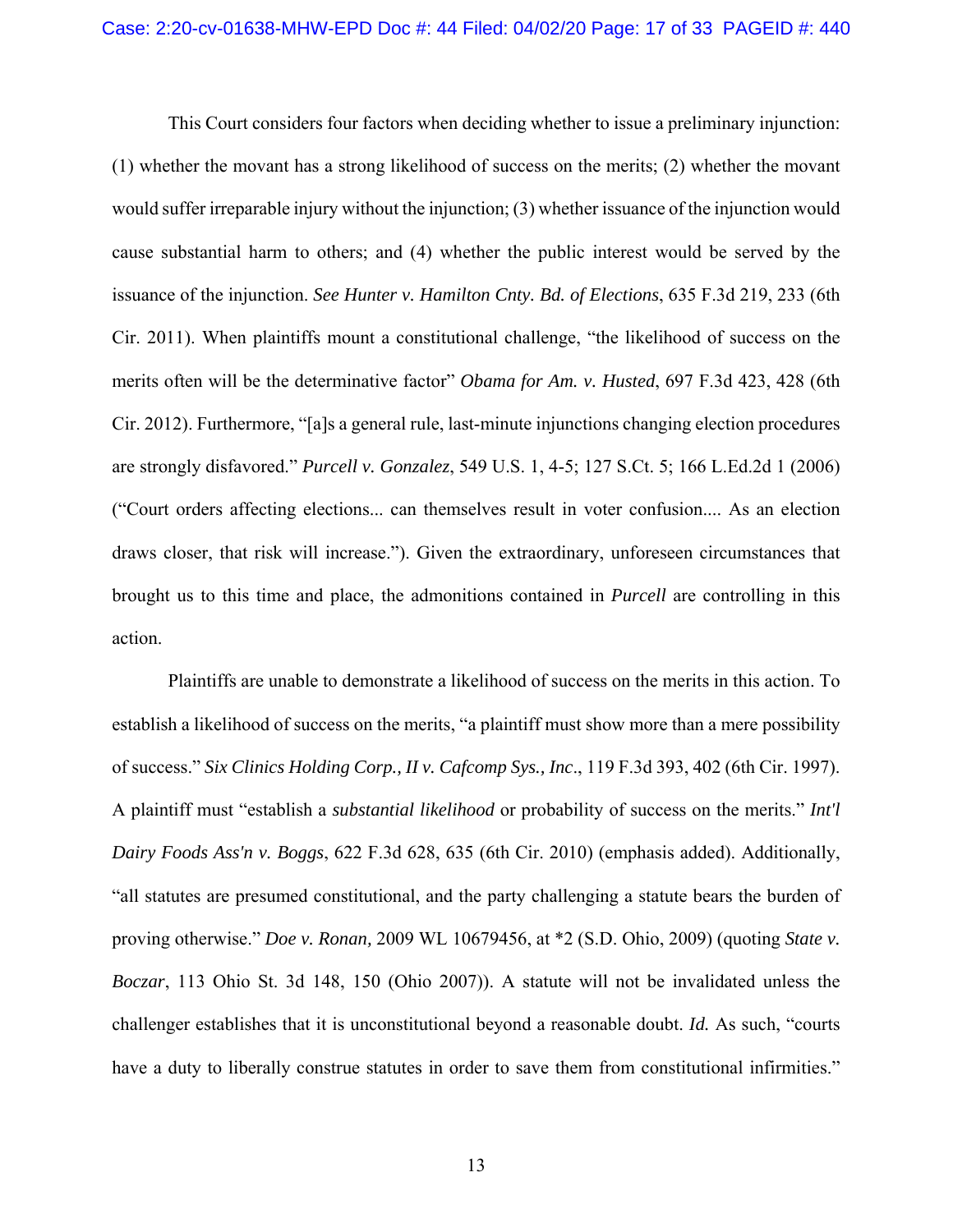*Eppley v. Tri-Valley Local School Dist. Bd. Of Educ.,* 122 Ohio St.3d 56, 59 (Ohio 2009). Here, H.B. 197 passed in the General Assembly unanimously with full bipartisan support and the bill was promptly signed into law by Governor DeWine to help address the COVID-19 crisis. As a duly enacted statute, H.B. 197 is "entitled to the benefit of every presumption in favor of its constitutionality." *Wetland Preservation LTD. v. Corlett,* 975 N.E.2d 1033, 1038 (11<sup>th</sup> Dist 2012).

 Furthermore, "[t]he Supreme Court's approach to constitutional challenges to election regulations requires balancing a state's 'broad power' to regulate elections against the fundamental rights of candidates and voters." *Jolivette v. Husted,* 694 F.3d 760, 767 (6th Cir. 2012). The level of scrutiny applied to a state election regulation depends on the burden imposed by the regulation on the constitutional rights of voters and candidates. *See Burdick v. Takushi*, 504 U.S. 428, 434, 112 S.Ct. 2059, 119 L.Ed.2d 245 (1992). In evaluating an election regulation against a constitutional challenge, the court "weigh[s] the character and magnitude of the burden the State's rule imposes on citizens' constitutional rights against the interests the State contends justify that burden, and consider the extent to which the State's concerns make the burden necessary." *Timmons v. Twin Cities Area New Party*, 520 U.S. 351, 358, 117 S.Ct. 1364, 137 L.Ed.2d 589 (1997).

### **a. Plaintiffs have not demonstrated likelihood of success on Count I alleging an NVRA violation**

 Count I of Plaintiffs' Amended Complaint alleges that H.B. 197's provision directing Secretary LaRose not to process voter registrations received after February 18, 2020 violates the NVRA. *Am. Compl.*, PAGEID #153. Plaintiffs are not likely to succeed on the merits of Count I because they cannot establish a violation of the Act.

 R.C. 3501.01 defines a presidential primary election as a primary election "at which an election is held for the purpose of choosing delegates and alternates to the national conventions of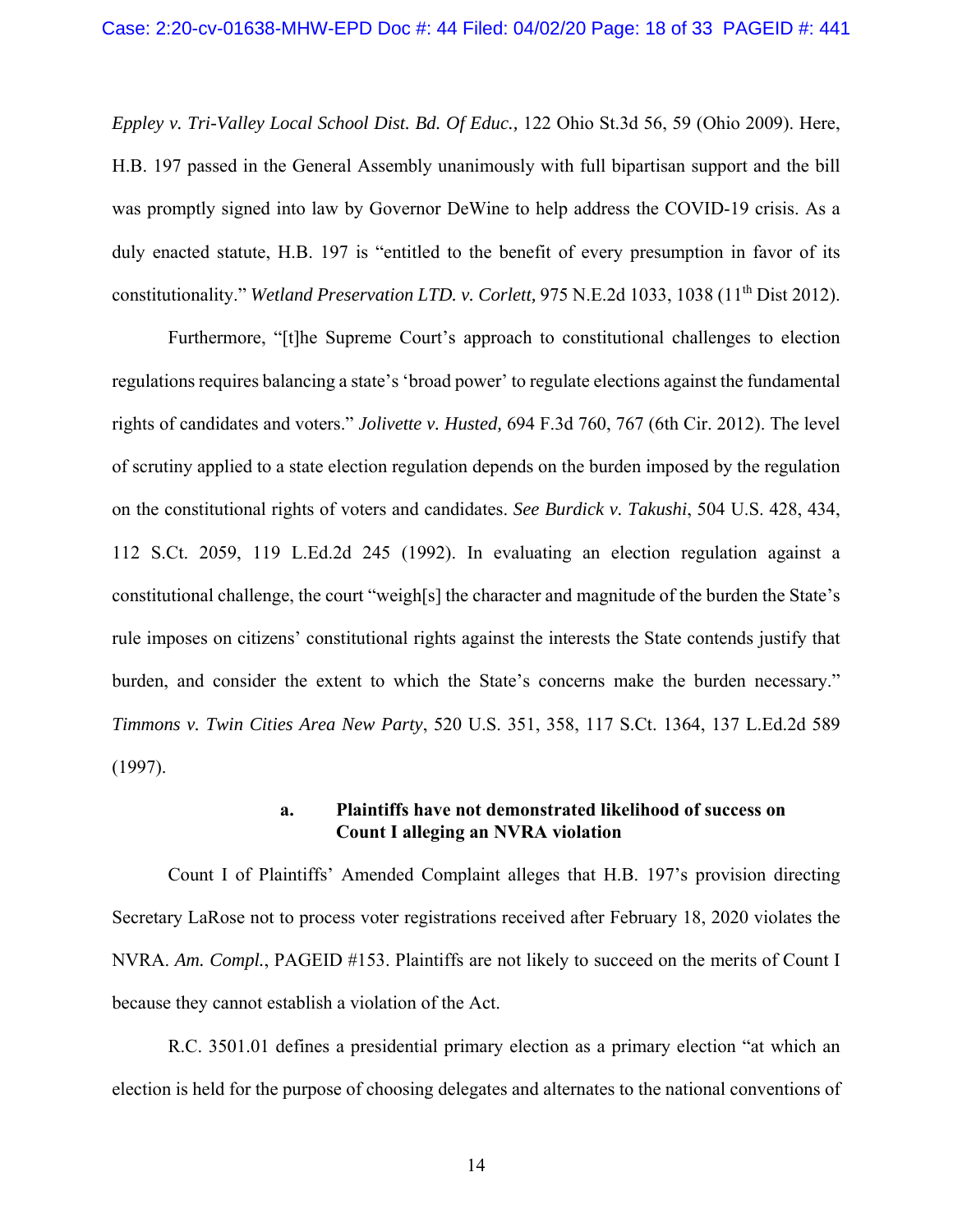the major political parties pursuant to section 3513.12 of the Revised Code." R.C. 3501.01(E)(2). The Revised Code further specifies that when "a presidential primary election is held, all primary elections **shall** be held on the third Tuesday after the first Monday in March except as otherwise authorized by a municipal or county charter." *Id*. (emphasis added). Pursuant to Ohio law, primary election day is the third Tuesday after the first Monday in March. In this case, that is March 17, 2020 ("Election Day"). The enactment of H.B. 197 did not change Election Day. The date is fixed by law and can only be moved in the event of an attack by a foreign power (R.C. 161.09), with no exception for a pandemic. Secretary LaRose has been clear that the date of the election has not changed: "March 17 was primary election day, but a public health emergency necessitated the polls not open on Tuesday, effectively *extending* the March 17 election through June 2." *Secretary of State Letter to Ohio General Assembly*; Doc. 4-4, PAGEID #90 (emphasis added).

Similarly, H.B. 197 does not fix a new date for Election Day. It specifically provides:

(B) During the period beginning on the effective date of this section and ending at 7:30 p.m. on April 28, 2020, no board of elections, and no election official, shall do any of the following:

(1) Count any ballots cast in the March 17, 2020, primary election, or in any special election held on the day of the primary election;

(2) Release the count or any portion of the count of any ballots cast in the March 17, 2020, primary election, or in any special election held on the day of the primary election;

(3) Process any voter registration application submitted after February 18, 2020.

H.B. 197, § 32. By its express terms, H.B. 197 does not fix a new date for the primary election; rather, because the polls were unavailable on March 17, 2020, the legislature held the polls open until April 28, 2020.

As such, Plaintiffs' contention that H.B. 197 violates the NVRA by prohibiting the

processing of voter registrations after February 18, 2020 is without merit. The NVRA provides: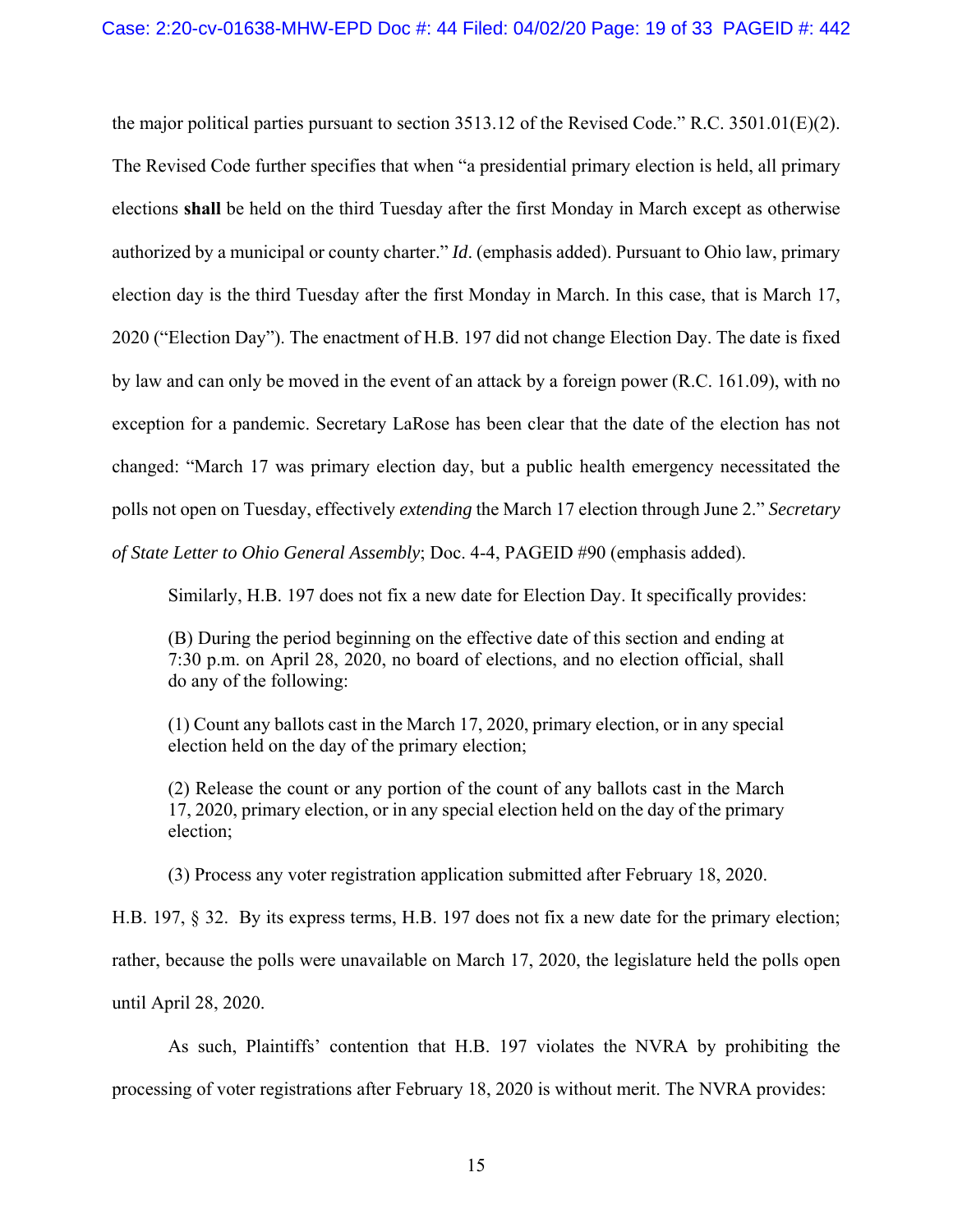(a) **IN GENERAL** In the administration of voter registration for elections for Federal office, each State shall—

(1) ensure that any eligible applicant is registered to vote in an election—

(A) in the case of registration with a motor vehicle application under section 20504 of this title, if the valid voter registration form of the applicant is submitted to the appropriate State motor vehicle authority not later than the lesser of 30 days, or the period provided by State law, before the date of the election;

(B) in the case of registration by mail under section 20505 of this title, if the valid voter registration form of the applicant is postmarked not later than the lesser of 30 days, or the period provided by State law, before the date of the election;

(C) in the case of registration at a voter registration agency, if the valid voter registration form of the applicant is accepted at the voter registration agency not later than the lesser of 30 days, or the period provided by State law, before the date of the election; and

(D) in any other case, if the valid voter registration form of the applicant is received by the appropriate State election official not later than the lesser of 30 days, or the period provided by State law, before the date of the election;

52 U.S.C. § 20507. As noted above, Election Day did not change. H.B. 197's prohibition against

processing voter registrations received after February 18, 2020 is consistent with the NVRA.

 Plaintiffs argue the February 18, 2020 date "sets the voter registration deadline *70 days* prior to the close of polls for Ohio's 2020 Federal Primary Election." *Motion*, PAGEID ## 48-49. Plaintiffs' words are chosen carefully in an attempt to avoid the actual language of the NVRA. Plaintiffs wish to distract this Court and have it focus on when polls will close—this in and of itself is a tacit acknowledgement that H.B. 197 extends the date for polls to remain open and does not change Election Day, and the NVRA does not speak to the date polls close. The NVRA mandates processing of voter registrations received 30 days before the date of election. Plaintiffs are not reasonably likely to succeed on Count I of the Amended Complaint because they cannot establish that H.B. 197's prohibition against processing registrations received after February 18, 2020 violates the NVRA.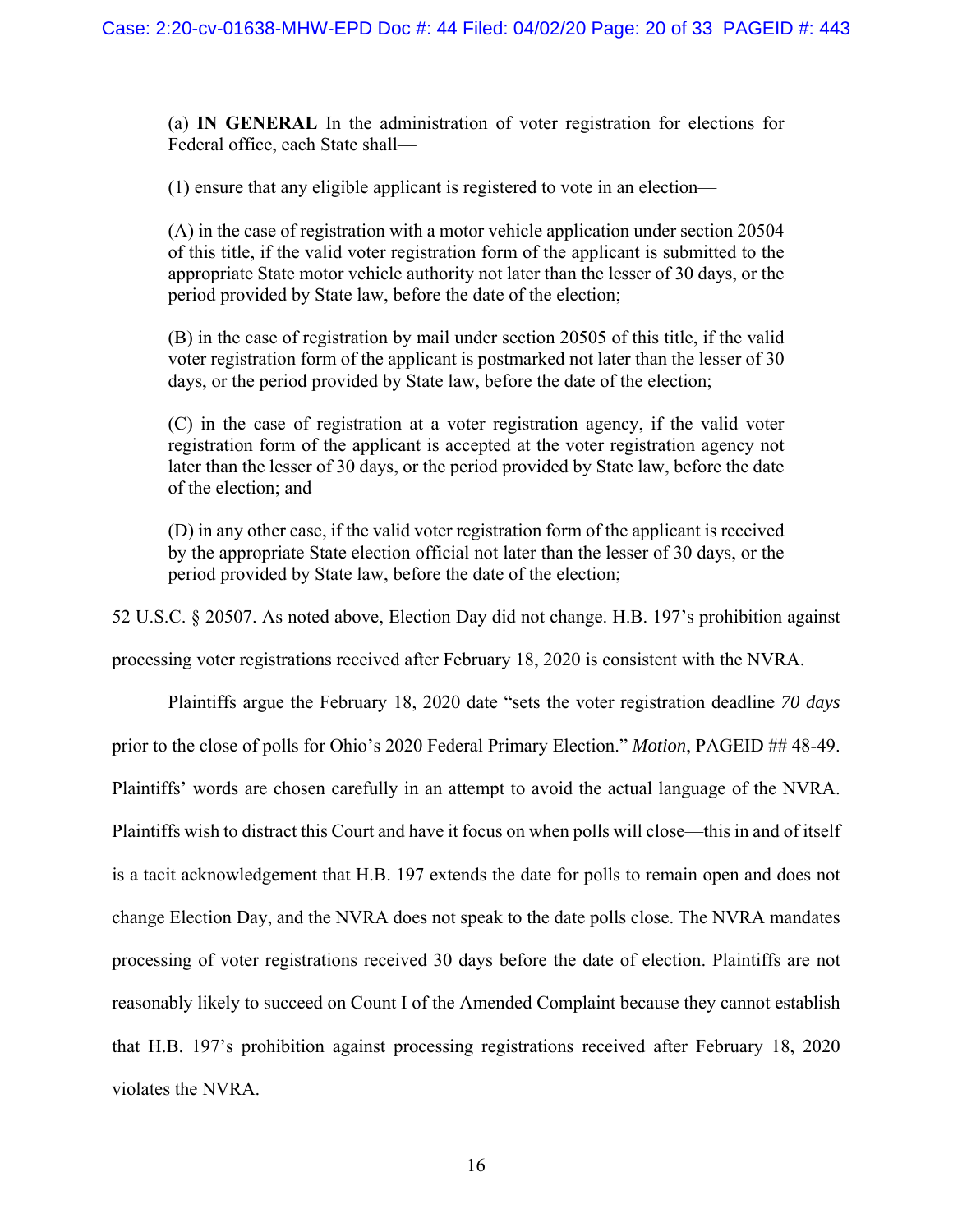Further, the authority cited by Plaintiffs does not support their claims or argument. Plaintiffs direct this Court to *NAACP v. Kemp*, No. 1:17-cv-1397, 2018 WL 2271244 (N.D. Ga. Apr. 11, 2018) and contend that the district court found a violation of the NVRA because the date of a special runoff election was more than 30 days after the original voter registration deadline set for the general election. *Motion*, PAGEID #49. The decision Plaintiffs cite, however, involved the plaintiff's request for attorneys' fees. *Id* at \*1. The court previously granted the plaintiff's motion for preliminary injunction, but that was based on NVRA's definition of "runoff election" and the case settled shortly thereafter. *Kemp* simply does not stand for the proposition for which Plaintiffs cite.

 Plaintiffs also cite *Ariz. Democratic Party v. Reagan*, No. CV-16-03618-PHX-SPL, 2016 WL 6523427 (D. Ariz. Nov. 3, 2016), but it is of little import to this case. In *Reagan*, the Arizona Secretary of State set the voter registration deadline for October 10, 2016, the twenty-ninth day before the November 8, 2016 general election. *Id*. at \*13. On its face, that date complies with the 30-day requirement of the NVRA. However, that was a Monday, and post offices were closed on the Sunday before (October 9). October 10 also was Columbus Day. The Arizona Motor Vehicle Department ("MVD") was closed October 8 through October 10 for the weekend and the holiday and the court determined:

[I]n effect, the deadline to register by postmarked mail was Saturday, October 8, 2016 – 31 days before the election. The deadline to register in-person at the MVD was Friday, October 7, 2016 – 32 days before the election. The voter registration deadline therefore did not ensure that any applicant who registered to vote 'not later' than 30 days before November 8, 2016 was eligible to vote in the general election.

*Id*. In contrast to Ohio voters, certain Arizona voters were not provided 30 days prior to the election date to register. In Ohio, all voters were provided the opportunity to register on or before February 18, 2020.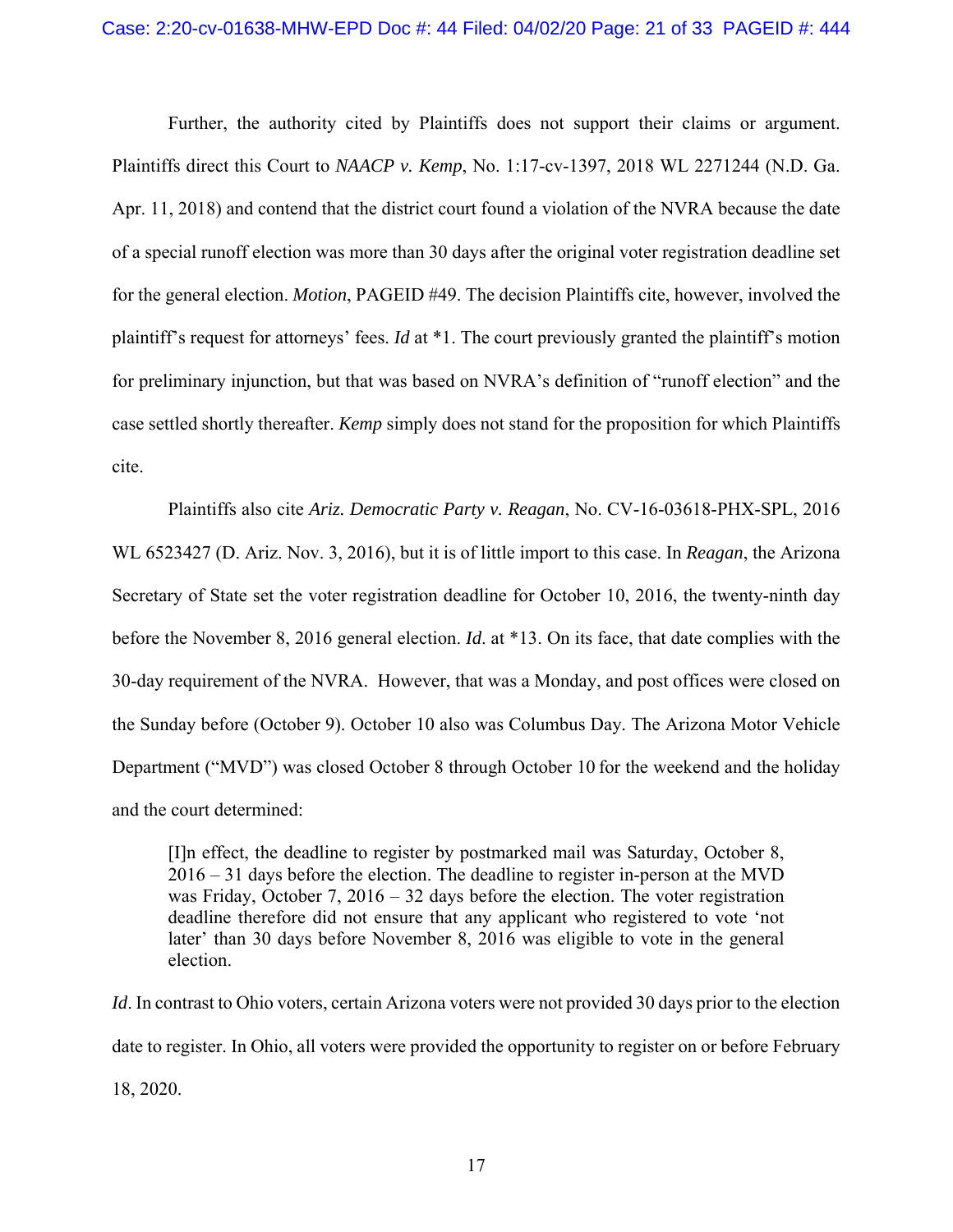Although discussed in the context of First and Fourteenth Amendment claims, the *Reagan*  decision is instructive regarding the impact on voters who did not register by February 18, 2020. The court stated:

Assuming that there was demonstrable number of individuals who did not register to vote on October 10, 2016 because it fell on a holiday, those voters cannot be said to have been disenfranchised by the Secretary's deadline… The deadline did not prevent individuals from registering to vote in-person at the MVD or by postmarked mail; it merely required those wishing to do so during open operating business hours at some date and time prior to October 10, 2016. The voters at issue here could have registered in time for the general election, but unfortunately did not do so.

*Id.* at \*9. Accordingly, relevant in this case: Any Ohio voter wishing to vote in the 2020 primary election could have registered by February 18, 2020. Any failure to do so was not caused by or the result of H.B. 197.

## **b. Plaintiffs have not demonstrated likelihood of success on Count II alleging violation of the First and Fourteenth Amendments**

 Intervener the State of Ohio is the more appropriate party to address Plaintiffs' assertions under Count II. Accordingly, Secretary LaRose defers to the State of Ohio response to Plaintiffs' Motion in substantial part.

 Secretary LaRose will only briefly address Plaintiffs' reliance upon *Obama for Am. v. Husted*, 697 F.3d 423 ("*OFA*") in support of their claim that H.B. 197 is unconstitutional. *OFA*  does not support Plaintiffs' position. The election law at issue in that case restricted the rights of all non-military members from in-person early voting in the three days leading to Election Day. *Id.* at 432. Plaintiffs state that the court upheld the preliminary injunction because of a "particularly" high burden upon the estimated 100,000 voters" effected by the legislation. *Motion*, PAGEID ## 50-51. That does not accurately describe the court's holding. The court in *OFA* upheld the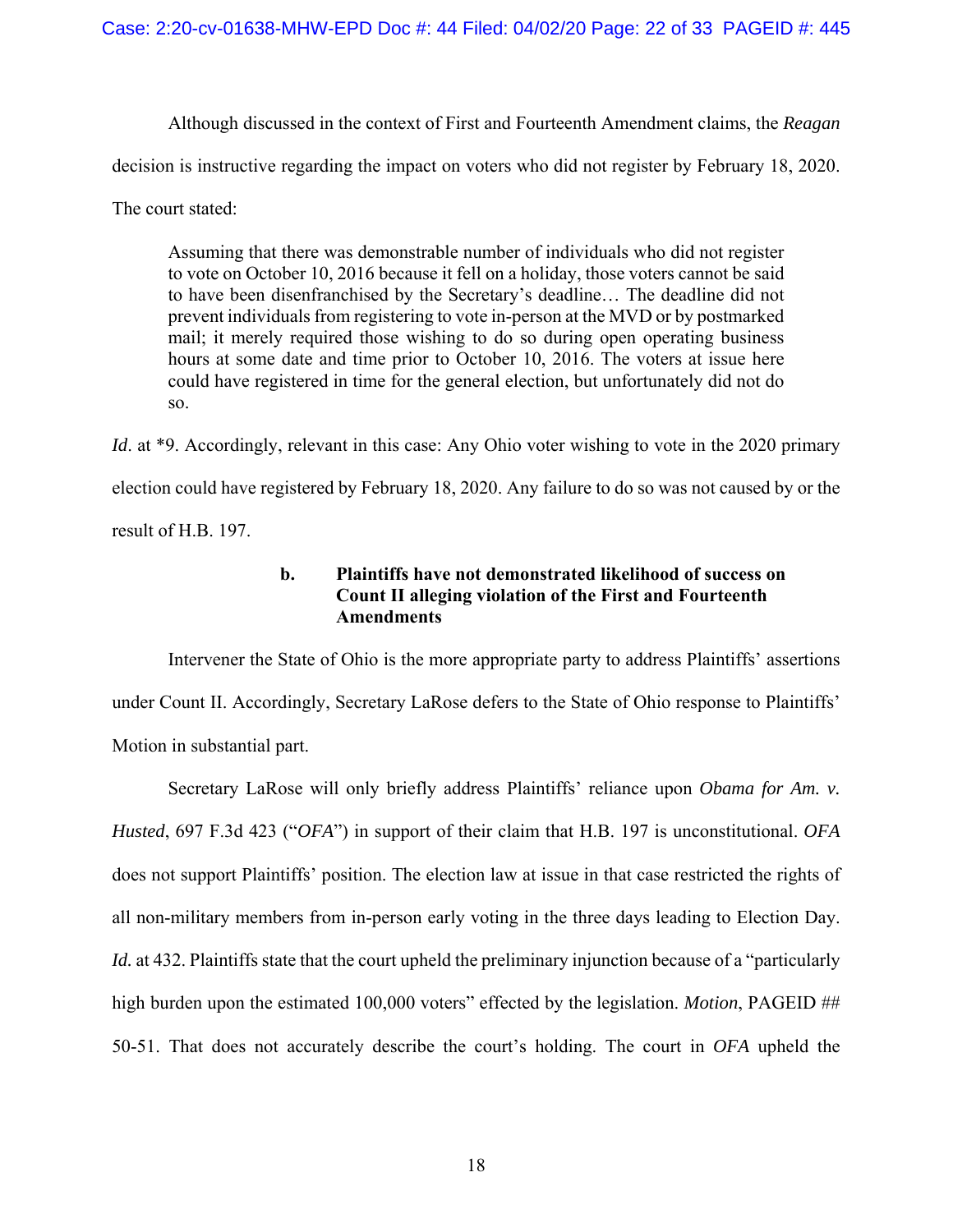injunction only because of the regulation's discriminatory application against non-military members:

If the State had enacted a generally applicable, nondiscriminatory voting regulation that limited in-person early voting for all Ohio voters, its "important regulatory interests" would likely be sufficient to justify the restriction. *See Burdick*, 504 U.S. at 434, 112 S.Ct. 2059. However, Ohio's statutory scheme is not generally applicable to all voters, nor is the State's justification sufficiently "important" to excuse the discriminatory burden it has placed on some but not all Ohio voters.

*OFA* at 433-434. Unlike the law at issue in that case, H.B. 197 applies to all Ohio voters equally. If anything, *OFA* supports the validity of H.B. 197 because Ohio has critical regulatory interests in planning through the immense logistical uncertainty caused by COVID-19. H.B. 197 is applied in a nondiscriminatory manner. Contrary to Plaintiffs' assertions that H.B. 197 may result in unintended discrimination, "[s]tate legislatures are presumed to have acted within their constitutional power despite the fact that, in practice, their laws result in some inequality. A statutory discrimination will not be set aside if any state of facts reasonably may be conceived to justify it." *McGowan v State of Maryland,* 366 U.S. 425,426; 81 S. Ct. 1101; 6 L.Ed.2d 393 (1961).

 In accordance with the foregoing and the State of Ohio's opposition, Plaintiffs fail to meet their burden to establish likelihood of success on the merits of their claim. Therefore, their Motion fails, should be denied, and the other elements of Plaintiffs' request for a temporary restraining order are moot. To the extent this Court continues its analysis, Secretary LaRose defers to the position of the State of Ohio regarding Plaintiffs claims that (a) they will suffer irreparable harm without the injunction, (b) issuance of an injunction will not cause substantial harm to others, and (c) the public interest is served by the issuance of an injunction.

## **B. Plaintiffs' Requested Relief is Unwarranted, Unworkable, and Should be Denied**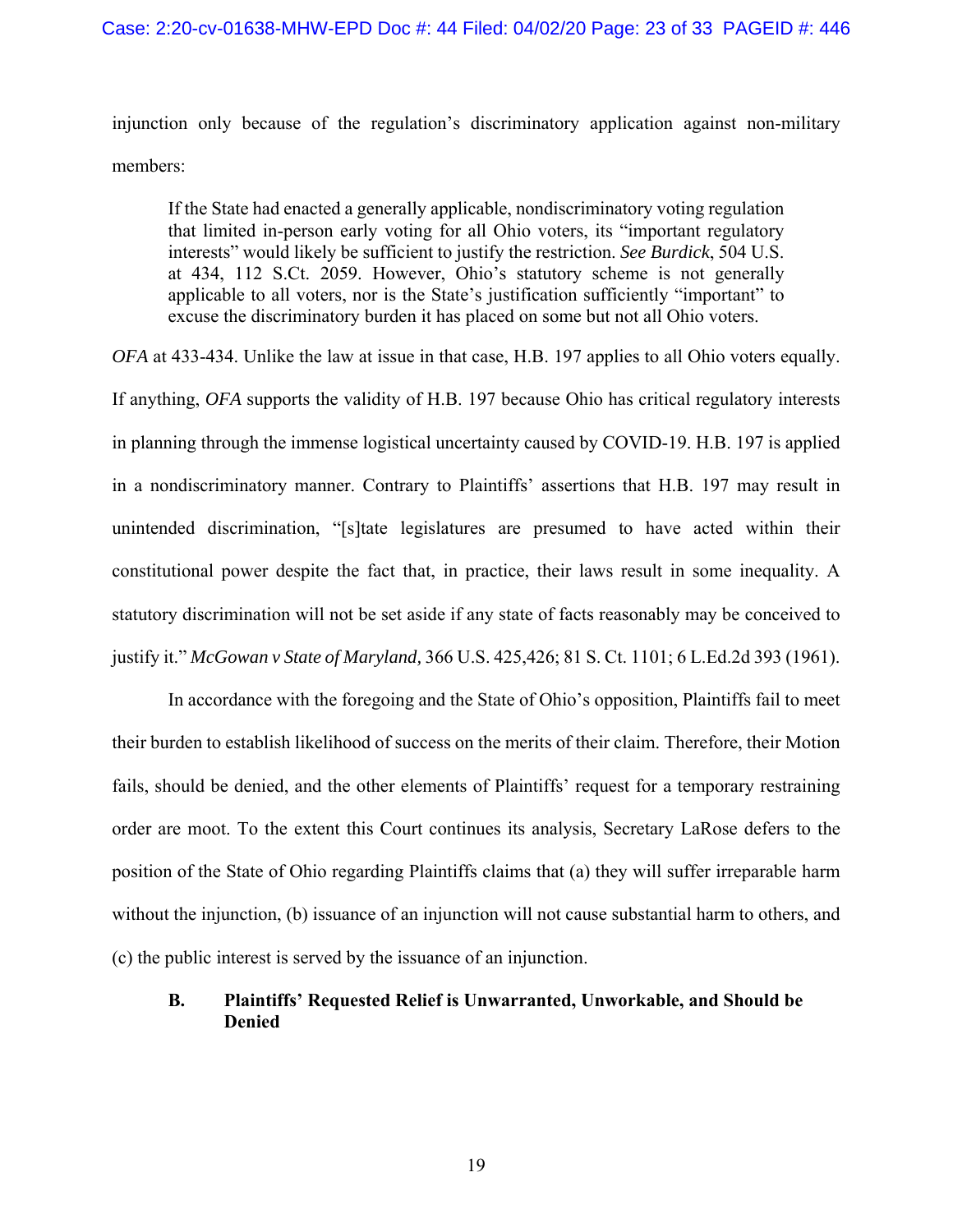#### Case: 2:20-cv-01638-MHW-EPD Doc #: 44 Filed: 04/02/20 Page: 24 of 33 PAGEID #: 447

 Plaintiffs' Motion should also be denied because the nine aspects of Plaintiffs' requested relief are unwarranted, unworkable, and should not be implemented by extraordinary judicial action. Plaintiff's requests and reasons why they fail are as follows:

 Request: (1) An order mandating that any qualified Ohio elector who submitted a voter registration application or updated their registration information between February 19, 2020, and 30 days prior to the day on which the 2020 primary election is set to conclude shall have their registration information processed and be permitted to vote in the 2020 primary election.

 Response: This request is inconsistent with the law *before and after* H.B. 197. Even if COVID-19 did not create a public health crisis and H.B. 197 was not enacted, only those who were registered to vote by February 18, 2020 are eligible to vote in the 2020 primary election. Today's circumstances do not change that and there is no valid justification to disregard *prior and current Ohio law* and grant Plaintiffs' request that persons who submit voter registration applications or update their registration information after February 18, 2020 be deemed properly registered and permitted to vote in the 2020 primary election.

 The Ohio Constitution, Article V, Section 1 requires a person to register to vote no later than 30 days before the election. Election Day for the 2020 primary in Ohio was and remains March 17, 2020. The voting opportunities that come after March 17 are a mere extension of the election. In other words, because this election is ongoing and currently held open, there is no basis to change or extend registration deadlines. Everyone registered and eligible to vote in the 2020 primary before COVID-19 created a state of emergency and H.B. 197 was enacted is still registered and eligible to vote in this election, which H.B. 197 recognizes. The extension of voting opportunities beyond Election Day under H.B. 197 is akin to circumstance extending voting hours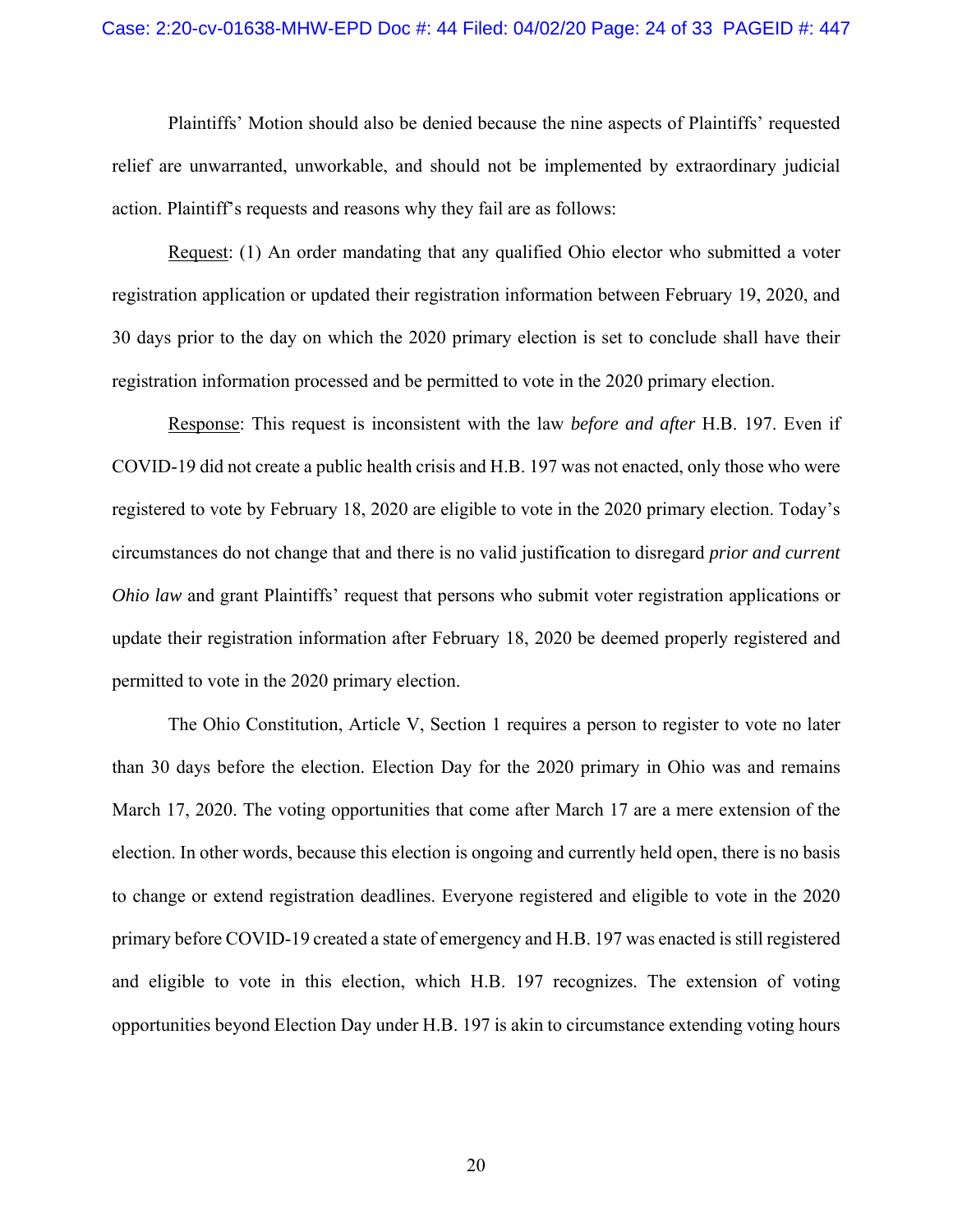#### Case: 2:20-cv-01638-MHW-EPD Doc #: 44 Filed: 04/02/20 Page: 25 of 33 PAGEID #: 448

or permitting voting in successive days after an election day because of an emergency or natural disaster; in this case, COVID-19.

 The law *before and after* H.B. 197 dictates that persons who submit a voter registration application or updated their registration information after February 18, 2020 are not eligible to register and vote in the 2020 primary election. Approximately half a million people already voted in this election and their votes will be processed and counted. Ohio is not starting the election over from scratch, which might warrant additional registration deadlines in advance of a "new" election day under Ohio law and possibly the NVRA. *See, e.g.,* 52 U.S.C. § 20507(a). Under H.B. 197, Ohio will allow the millions of people already registered to vote in this election to do just that vote in the 2020 primary election. Plaintiffs' requested relief is not warranted and should be denied.

 Request: (2) An order mandating, at least 21 days prior to the close of polls for the 2020 primary election, county boards of elections shall mail all registered electors who have not already voted in the election a primary ballot for each party with candidates on the ballot, return postage pre-paid, with instructions to cast only one ballot and return the ballot in the official pre-paid postage envelope.

 Response: This request is both logistically and administratively unworkable and will create confusion for voters. Before COVID-19 and H.B. 197, a voter could request one of four different ballots for the 2020 primary election: Republican, Democrat, Libertarian, or Issues Only. If Plaintiffs' request is granted, the State will have to print and mail up to 7.7 million Republican, 7.7 million Democrat, 7.7 million Libertarian, and 7.7 million Issues Only ballots. Because many Ohio counties use direct recording or hybrid voting systems (that print a completed ballot) for inperson voting, they do not have anywhere near the number of paper ballots or paper absentee ballots and envelopes to accommodate a mandate for mailing ballots numbering four-times the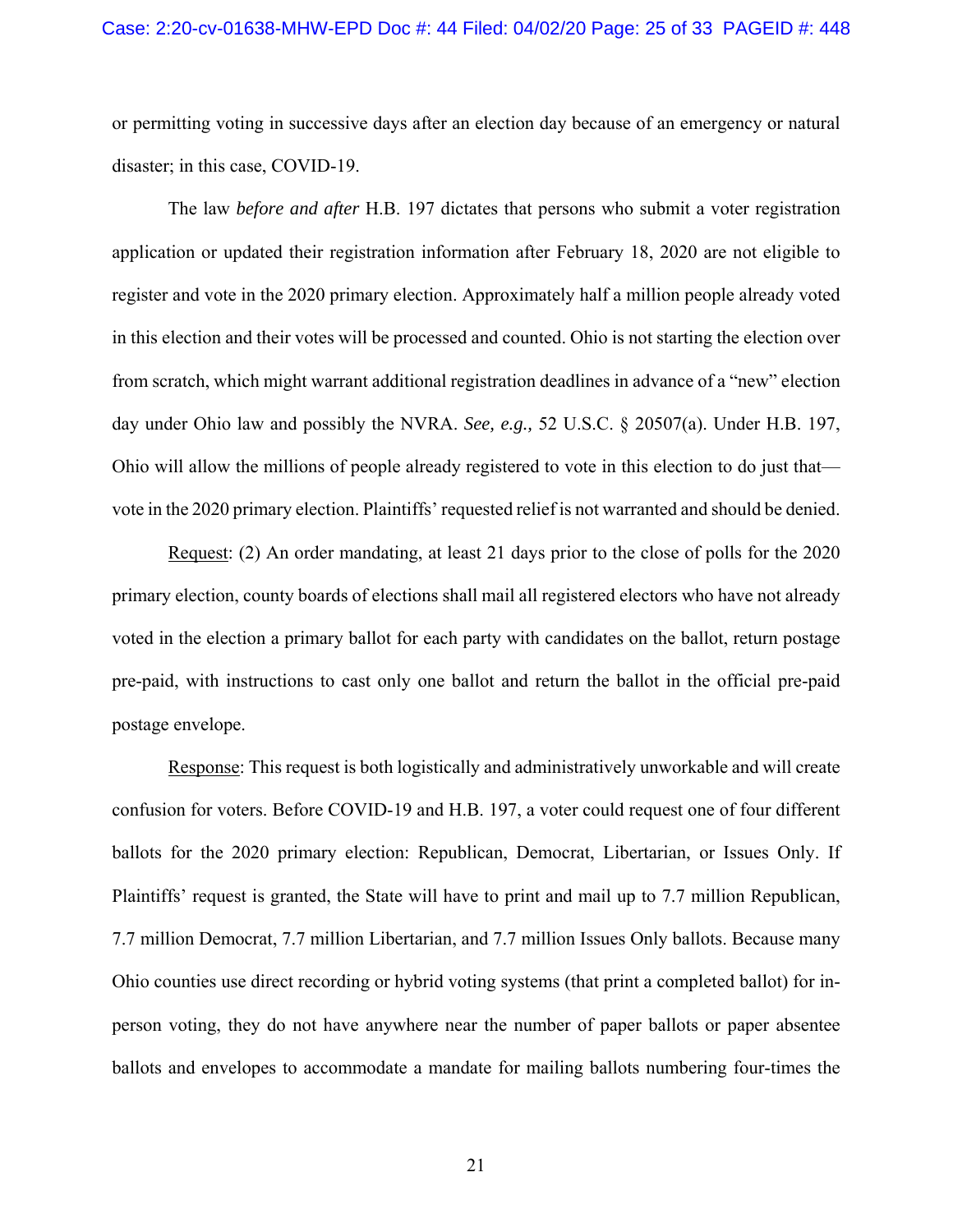#### Case: 2:20-cv-01638-MHW-EPD Doc #: 44 Filed: 04/02/20 Page: 26 of 33 PAGEID #: 449

amount of registered voters in those counties. For example, county boards of elections do not generally have on hand enough Issues Only ballots for 100% of the registered voters in the county, and millions of new envelopes would need to be designed and acquired to accommodate mailing four difference ballots to each voter. The logistical challenges are immense.

 Also, in Ohio, voters designate themselves a Republican, Democrat, or Libertarian by requesting that party's ballot either in the absentee ballot application or when the voter goes to the polls. *See* R.C. 3513.19; 3513.05 (paragraph 7). Even with explicit instruction, mailing four different ballots to each voter is bound to cause confusion and mistakes, such as a voter returning two, three, all four ballots. In that event, what is the voter's county board of elections to make of that voter's political party designation?

 In sum, implementing Plaintiffs' proposal is contrary to Ohio law and procedure both *before and after* H.B. 197, is a recipe for mass confusion and potential voter errors, and will cause logistical nightmares for county boards of elections and state-level administrators. Accordingly, Plaintiffs' requested relief should be denied.

Request: (3) An order mandating that any elector who has not received a mail absentee ballot at least 14 days prior to the close of polls for the 2020 primary election may submit a request for such a ballot to their local board of election by phone.

 Response: Again, Plaintiffs' request is contrary to election laws *before and after* H.B. 197. The law requires proper identification and a person's signature to vote whether absentee by mail, early in-person, or at the polls on an election day. Allowing a person to request an absentee ballot over the phone eliminates this important voter verification safeguard, which is not prudent or warranted, even in an emergency. *See* R.C. 3505.18; R.C. 3509.03(B)(5). Accordingly, Plaintiffs' requested relief should be denied.

22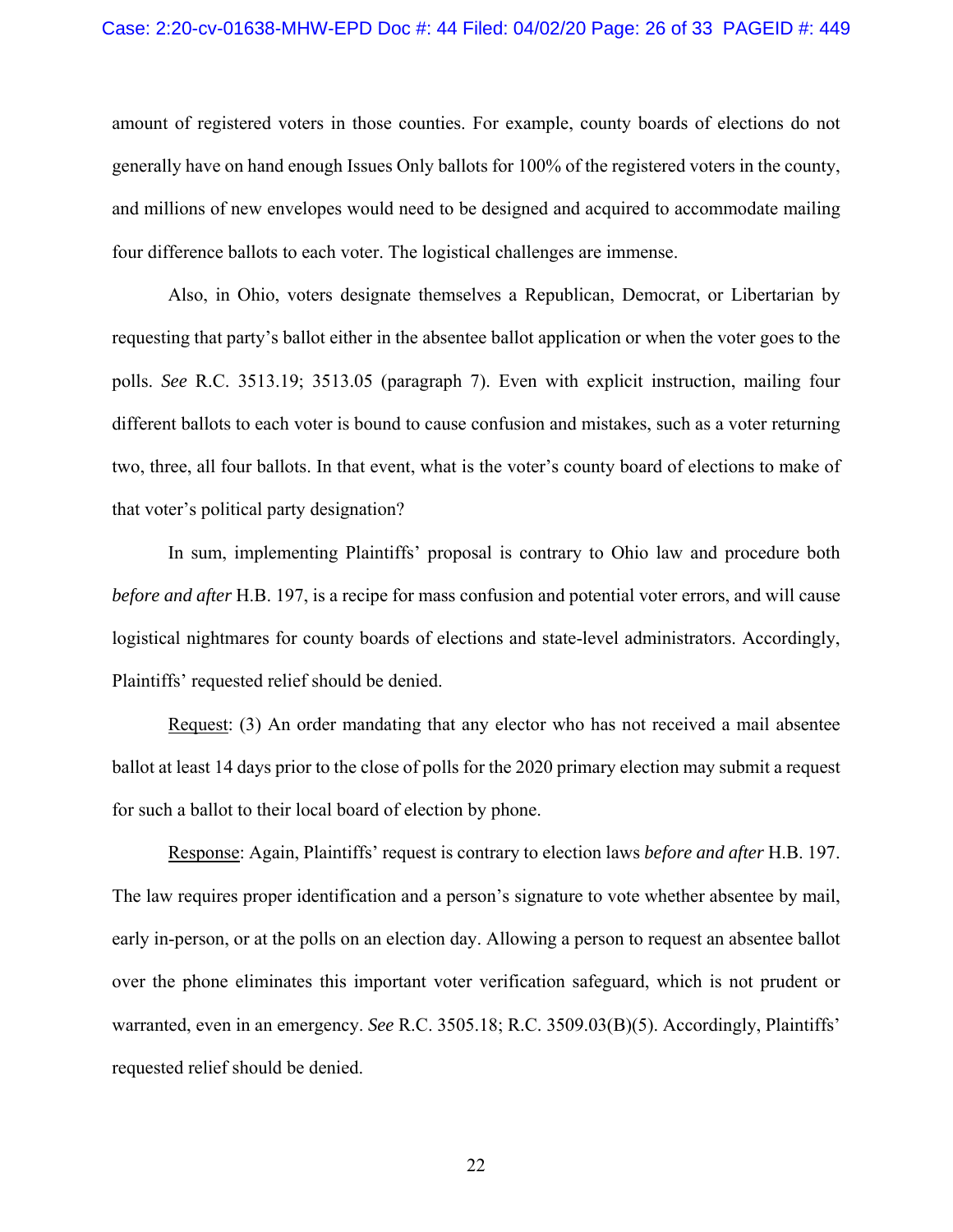Request: (4) An order mandating that any elector who qualifies for in-person voting pursuant to H.B. 197,  $\S 32(D)(1)$ , and who received a mail absentee ballot, can vote a regular ballot in-person ballot [*sic.*] if they bring their absentee ballots to their local board of election.

 Response: Plaintiffs' request pertains to voters with recognized ADA disabilities who need assistance casting a ballot and those who have issues receiving mail. These situations are expressly accounted for and appropriately addressed in the law pursuant to H.B. 197, and there is no reason to issue an order modifying Ohio law in accordance with Plaintiffs' request. H.B. 197, § 32.

 Request: (5) An order mandating any elector who does not receive their mail absentee ballot prior to the postmark date for mail absentee ballots shall be permitted to vote a provisional ballot in person at their local board of election.

 Response: The absentee ballot deadlines in H.B. 197 correspond with the absentee ballot deadlines in current, permanent law by requiring all applications for absentee ballots to be received by noon on April 25, 2020, postmarked no later than April 27, or returned in person to the board of elections by 7:30 P.M. on April 28. *See* H.B. 197, § 32(E); R.C. 3509.03(D); R.C. 3509.05. H.B. 197 does not allow for this contemplated group of individuals to arrive at the designated polling places on April 28 to cast provisional ballots in person. Presumably to limit the spread of COVID-19 and to minimize the risk to voters and persons working the polls that day, H.B. 197 limited the persons who can vote in-person on April 28 to those who have a disability requiring them to have assistance in marking their ballot and those who do not receive mail at a regular location. H.B. 197 already allows for a provisional ballot by mail solution and a period of time for a voter to cure any deficiencies in their provisional ballot. Thus, for public health reasons and because the absentee ballot deadlines in H.B. 197 mirror the deadlines in permanent law, there is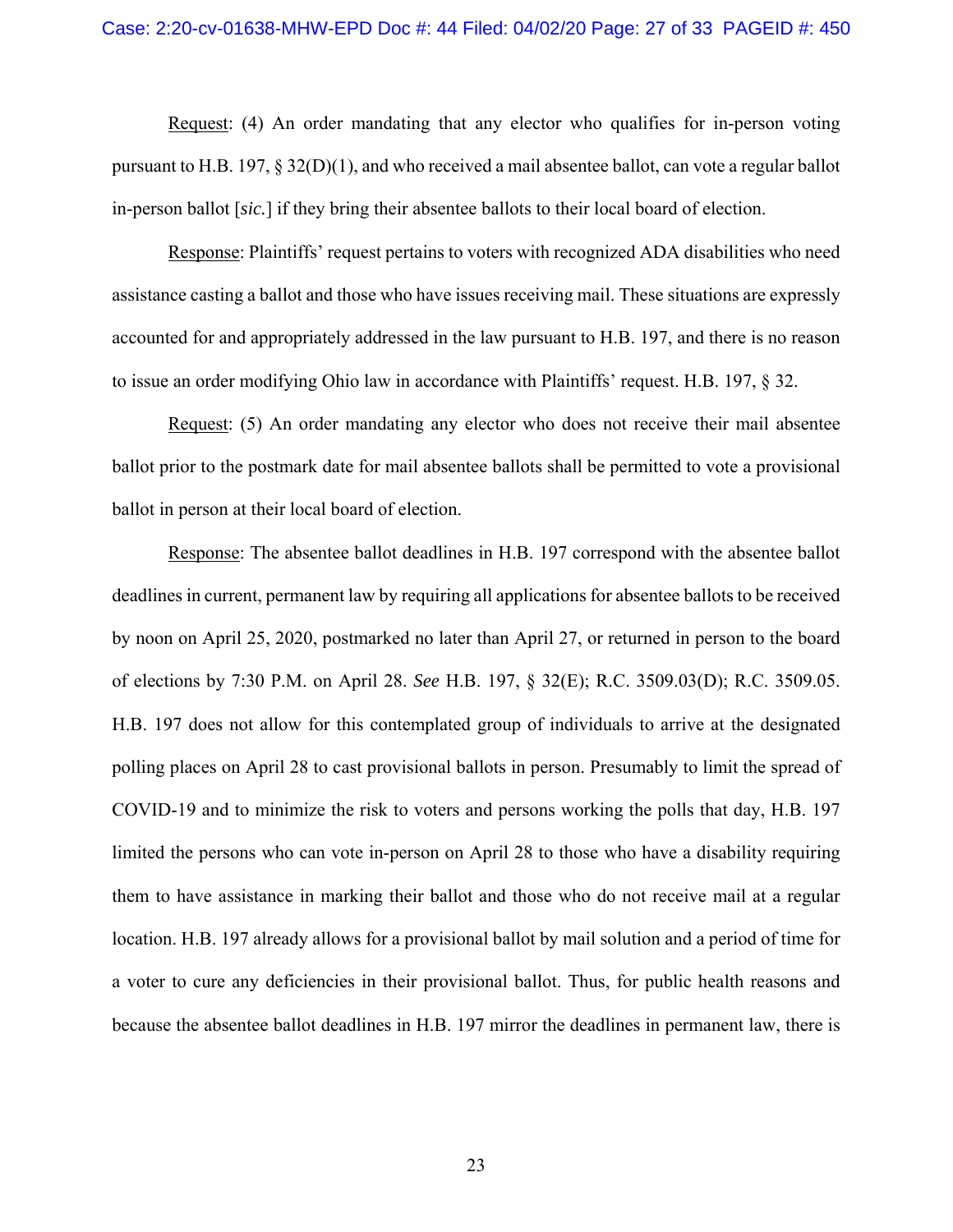#### Case: 2:20-cv-01638-MHW-EPD Doc #: 44 Filed: 04/02/20 Page: 28 of 33 PAGEID #: 451

no reason or justification for extraordinary relief beyond what the law currently provides, and Plaintiff's request should be denied.

 Request: (6) An order mandating any elector will be permitted to cure any deficiencies in their provisional ballots or absentee ballot identification envelopes by mail, phone, or email up through the day prior to the day the official canvass is required to begin.

 Response: Plaintiffs' request should be denied because H.B. 197 adequately addresses these issues in a manner comparable to current, permanent law. Under the Revised Code, if a voter casts a provisional ballot, and after examining it, the board of elections finds there is a problem with the ballot, the board must notify the voter and give the voter an opportunity to address and cure the problem. The current, permanent law provides a seven-day period for that process. *See*  R.C. 3505.181(B)(7). Plaintiffs request an extension of that period for three to eight additional days beyond the time that is provided for in H.B. 197 and provided in permanent law. An order from this Court modifying an Ohio law unanimously enacted by the entire General Assembly to provide *three to eight additional days* in a process already accounted for is not warranted under the circumstances brought upon us by COVID-19 or otherwise. Plaintiffs' request should be denied.

 Request: (7) An order mandating the conclusion of the 2020 primary election be set at such a time as will allow election officials to provide orderly notice to electors and administer the election in the manner provided for herein.

Response: Mere disagreements with the deadlines set by statute do not render them unconstitutional nor does it establish a right to extraordinary relief as discussed herein and in the State of Ohio's response to Plaintiffs' TRO Motion. As Secretary LaRose emphasized throughout this brief, H.B. 197 was passed unanimously by the General Assembly and signed by the Governor.

24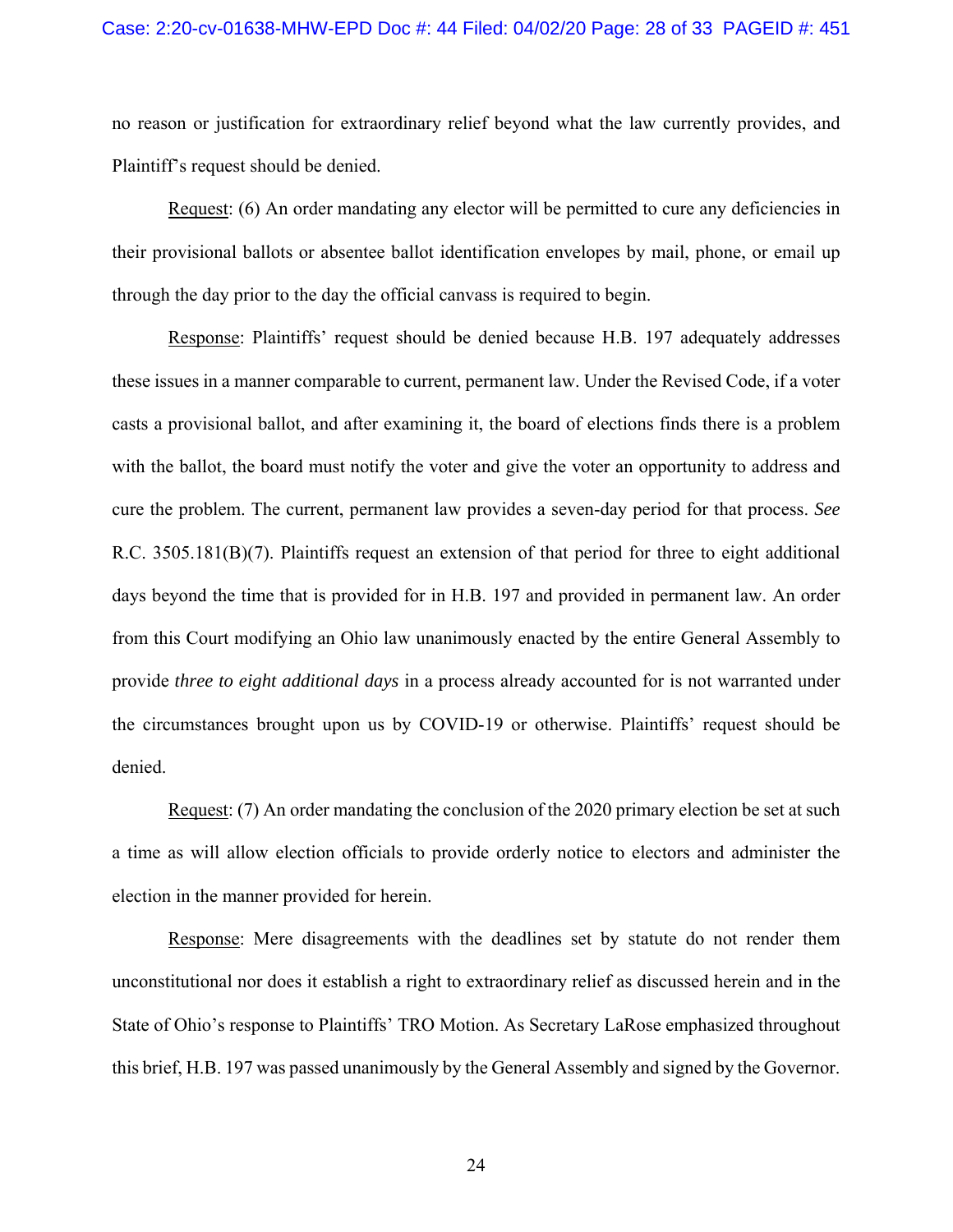While the timeline to complete the March 17 primary election in H.B. 197 is ambitious, Secretary LaRose and his team are working tirelessly to implement the portions of the law pertaining to Ohio's primary election. Secretary LaRose does not support usurping the authority of the duly elected members of the General Assembly and the Governor. The deadlines established with respect to the closing of the polls are consistent with current law. As such, Plaintiffs have not met their burden to establish a right to the requested relief. Accordingly, their request and TRO Motion should be denied.

 Requests: (8) An order mandating Secretary LaRose to issue a directive notifying Ohio's eighty-eight county boards of elections of the aforementioned requirements; and (9) to educate and inform electors about: the timeline and process for voting in the upcoming election; and that if they did not receive an absentee ballot in the mail they may contact their boards of elections and (a) confirm whether they have been sent a ballot, and (2) if they have not received a ballot, request a ballot by phone.

 Response: Plaintiffs' request fails in accordance with the discussion above. H.B. 197 was unanimously passed by the General Assembly with full bipartisan support and signed into law by the Governor and "[p]roper deference to state legislative authority requires that Ohio's election process be allowed to proceed unhindered by the federal courts." *Ohio Democratic Party v. Husted*, 834 F.3d 620, 623 (6th Cir.2016); *see also* R.C. 3501.04 ("The secretary of state is the chief election officer of the state, with such powers and duties relating to the registration of voters and the conduct of elections"). Without question, on his own Secretary LaRose will do his utmost to keep Ohio's voters informed of the process by which the March 17 primary election will be completed.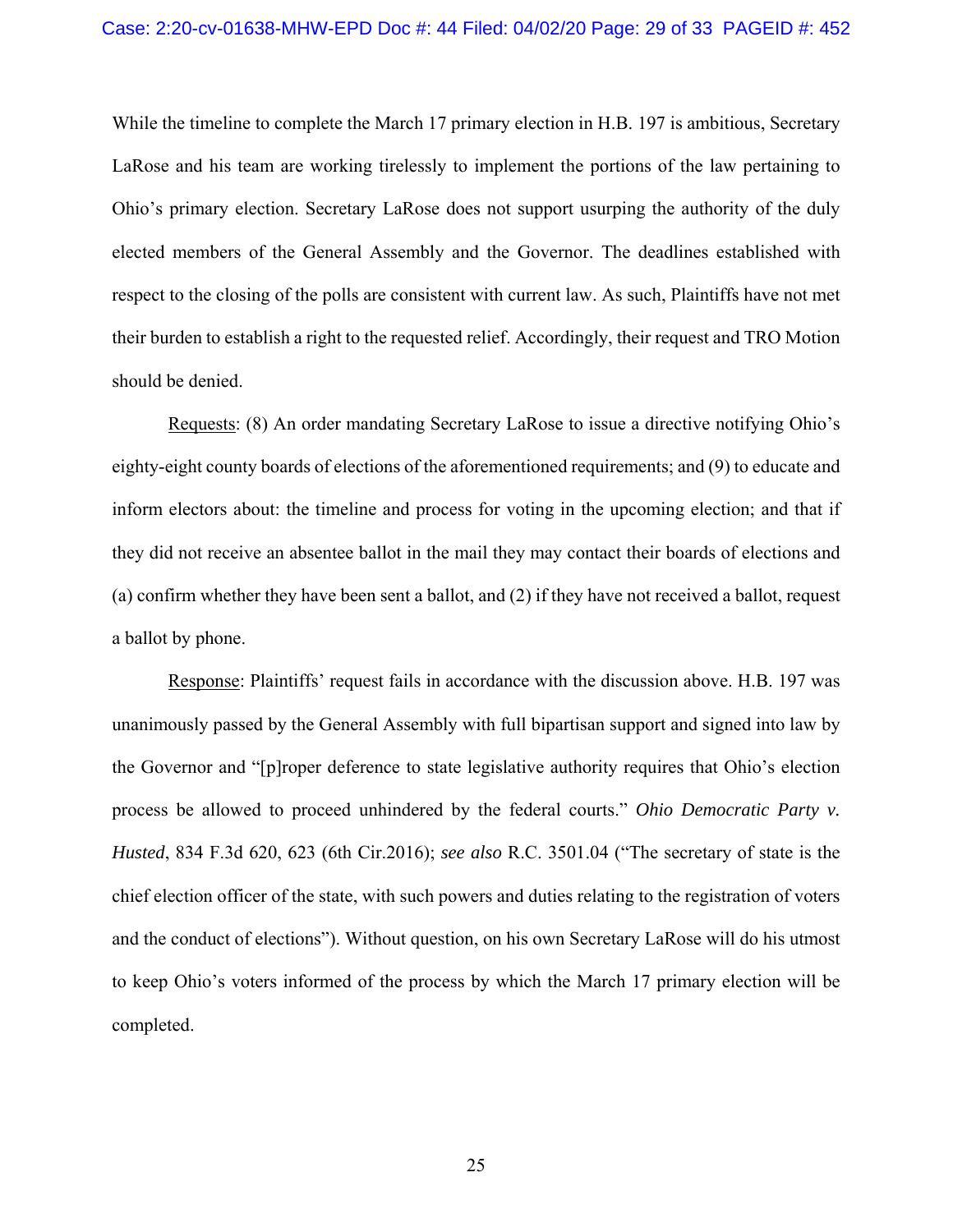### **V. THE OHIO DEMOCRATIC PARTY'S REQUESTED RELIEF IS LOGISTICALLY IMPOSSIBLE**

 While not waiving any arguments related to other portions of the Ohio Democratic Party's ("ODP") Memorandum, nor conceding any points or issues contained therein, Secretary LaRose briefly addresses a portion of the relief requested by ODP.<sup>6</sup>

 ODP opposes Plaintiffs' request that this Court change the date of Ohio's primary election. (Doc. 25-2, PAGEID #234). While opposing any extension of the time to complete the primary election, ODP also requests this Court order Secretary LaRose to mail to an absentee ballot, with postage pre-paid, to every voter in Ohio. These two positions are irreconcilable – it is simply not feasible to accomplish all of the tasks required of election officials and voters to mail absentee ballot requests and then absentee ballots to every responsive voter in Ohio **and** conclude voting on April 28, 2020.

 To comply with such an order, the Secretary of State's Office would need to: (a) draft and create the mail piece that is the *application* for an absent voter's ballot; (b) make certain the data for the 7.2 million registered voters who have not yet voted is correct to be given to the vendor by requesting all data from boards of elections and verifying and analyzing that data; (c) have a vendor print the 7.2 million mail pieces, making certain that each mail piece contains a reply envelope with each voter's correct board of elections; (d) rely on the vendor to mail all 7.2 million pieces; (e) rely on the U.S. Postal Service to deliver all 7.2 million mail pieces with the applications; (f) allow time for each voter to open the mailing, complete the application, and mail it back to their board of elections; (g) give each board of elections time to process each absent voter's application;

 $\overline{a}$ 

<sup>&</sup>lt;sup>6</sup> ODP requests this Court require Secretary LaRose undertake action that cannot be completed by April 28th, while at the same time is unvielding in its insistence that it must certify its delegates by June  $20<sup>th</sup>$ , despite the postponement of Democratic National Convention until August  $17<sup>th</sup>$ . Doc. 39. These are unprecedented times in which all have been forced to make adjustments; ODP should as well.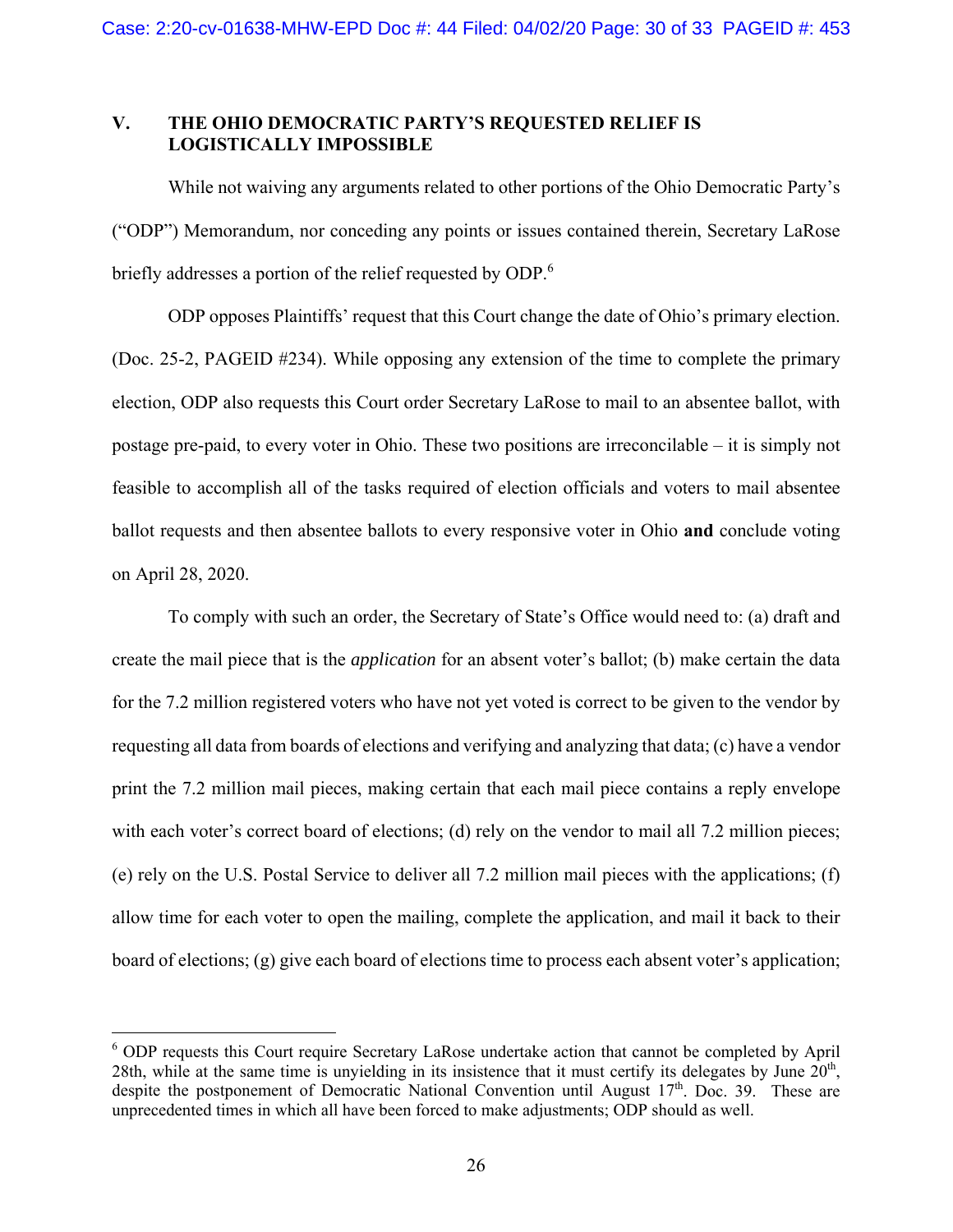(h) ensure that each board mails the correct ballot style (Republican, Democrat, Libertarian, or Issues Only ballot) to every voter who requested the absent voter's ballot; and (i) allow voters sufficient time to receive the ballot, vote it, and return it via mail to the board of elections – and all of this must be done by April 28, 2020. *Exhibit 2***, ¶ 35.**

 For all of the reasons provided herein, it would be logistically impossible for the Secretary of State's Office and Ohio's boards of elections to send unsolicited absentee ballot *applications* to all 7.7 million registered voters, or to all 7.2 million registered voters who have not previously voted in the March 17, 2020 primary election, process the applications, send the correct ballots, allow time for the ballots to be received by the voter, voted, and returned to the boards of election by April 28, 2020. *Id*. at ¶ 36.

 Regardless of the impossibility of effecting ODP's requested relief, this is yet another request to change current law and extend dates not affected by the closure of the polls. Absenteeballot deadlines are set by statute and are tied to the date of an election. Absentee-ballot applications must be received by the boards of elections no later than noon on Saturday before election day. R.C. 3509.03(D). Voters must postmark absentee ballots no later than the day before election day, and the boards must receive the ballots ten days after the election. R.C. 3509.05(B)(1). For the March 17, 2020 primary election, these dates fell on March 14, March 16, and March 27, respectively. These dates were not affected by the closure polls. Accordingly, ODP seeks an unnecessary remedy tailored only to advance its own special interests, not to remedy an actual harm.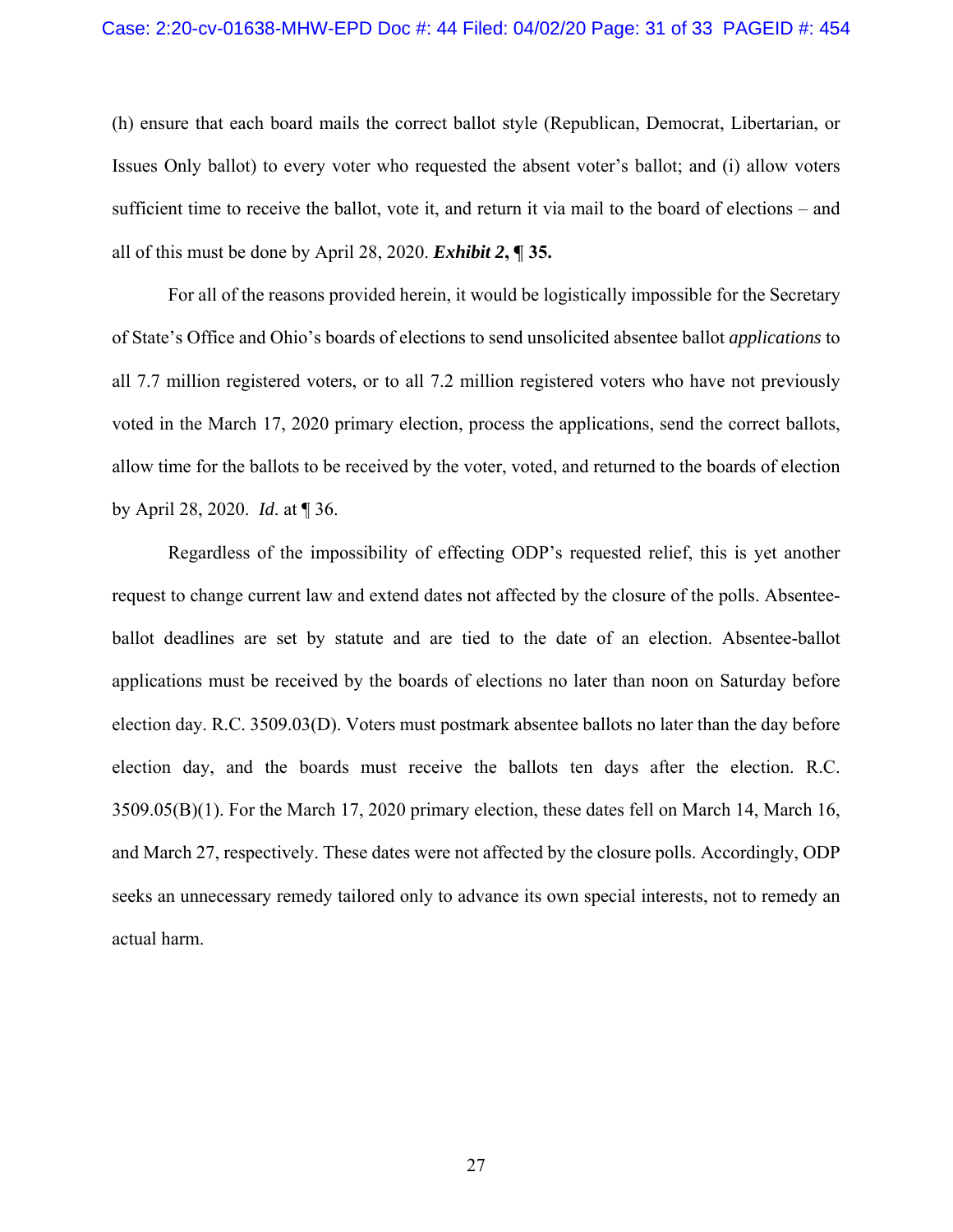Case: 2:20-cv-01638-MHW-EPD Doc #: 44 Filed: 04/02/20 Page: 32 of 33 PAGEID #: 455

### **VI. CONCLUSION**

 In accordance with the foregoing, and the State of Ohio's response to Plaintiffs' Motion, the Motion should be denied.

Respectfully submitted,

*/s/ Jonathan R. Secrest* 

Jonathan R. Secrest (0075445) David A. Lockshaw, Jr. (0082403) Terrence O'Donnell (0074213) DICKINSON WRIGHT, PLLC 150 E. Gay Street, Suite 2400 Columbus, Ohio 43215 Telephone: (614) 744-2572 Fax: (844) 670-6009 jsecrest@dickinsonwright.com dlockshaw@dickinsonwright.com todonnell@dickinsonwright.com

*Counsel for Defendant Ohio Secretary of State Frank LaRose*